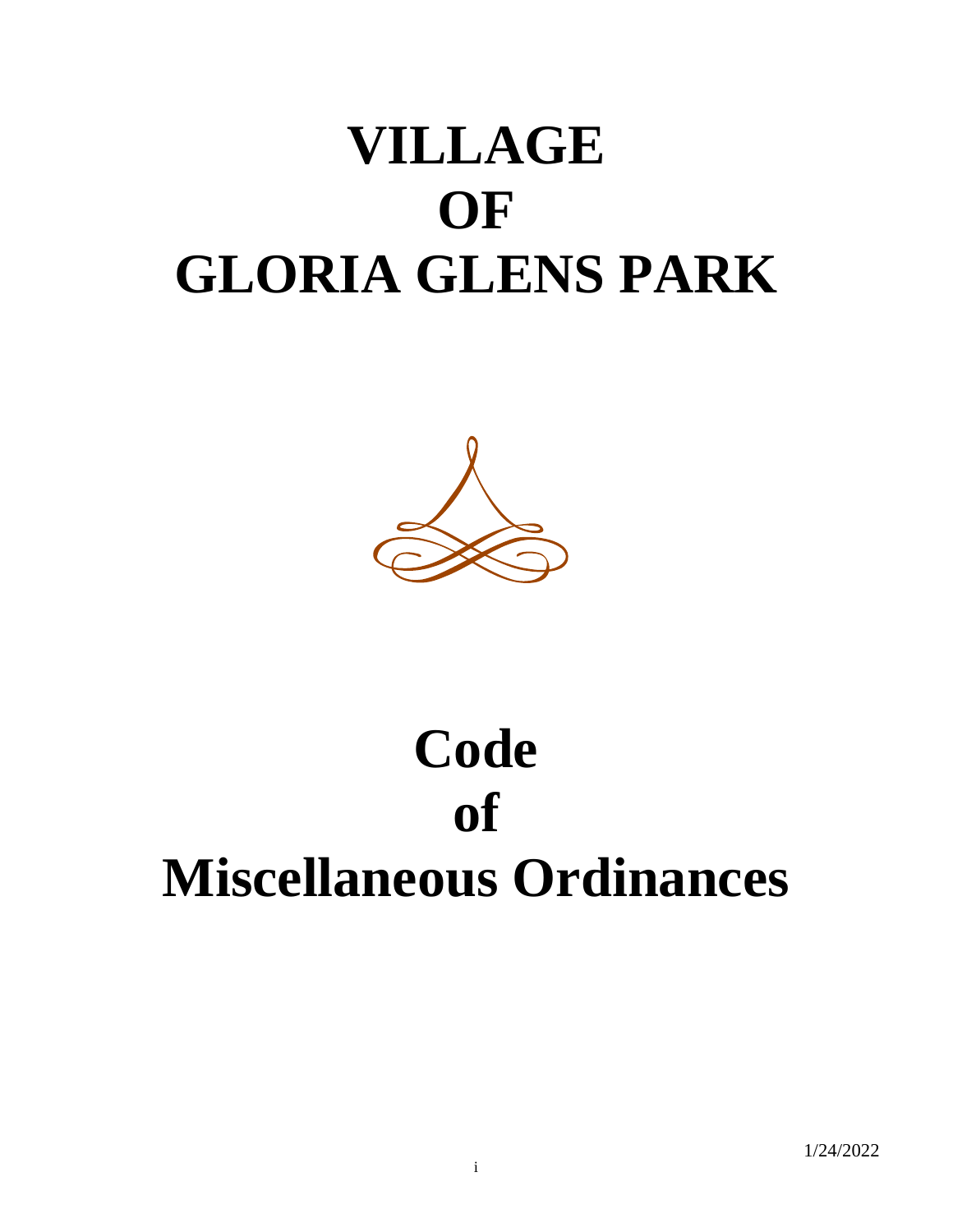# **VILLAGE OF GLORIA GLENS PARK CODE OF MISCELLANEOUS ORDINANCES**

# **Table of Contents**

NOTE: These Other Codes are Found in Separate Booklets and Digital Documents:

- Traffic Code
- Criminal Code
- Zoning Ordinance
- Special Purpose Flood Damage Reduction Ordinance

# **MISCELLANEOUS ORDINANCES:**

# I. ADMINISTRATION

| A. Adoption of County Flood Plan (06-04) |                             |
|------------------------------------------|-----------------------------|
| B. Fees                                  |                             |
| C. Fiscal Officer                        | $\mathcal{D}_{\cdot}$       |
| D. Salaries of Mayor and Council         | 2                           |
| E. Open Records Policy                   | $\mathcal{D}_{\mathcal{L}}$ |
| F. Legal Council                         | 4                           |
| G. Solicitation in the Village           | 5                           |

#### II. ANIMALS

| A. Cats                                |   |
|----------------------------------------|---|
| B. Dogs – Removal of Waste Products    | 8 |
| C. Dogs – Leashing and Control         | 8 |
| D. Keeping Animals                     | 8 |
| E. Prohibition in Village Fenced Areas |   |

#### III. BUILDINGS

| A. Manufactured Homes                  |                 |
|----------------------------------------|-----------------|
| B. Standards of Building Code (County) |                 |
| C. Equal Housing                       |                 |
| D. Satellites                          | 12 <sup>7</sup> |
| E. Foreclosure Registration Procedure  | 12 <sup>7</sup> |
| F. Clandestine Drug Labs               |                 |
|                                        |                 |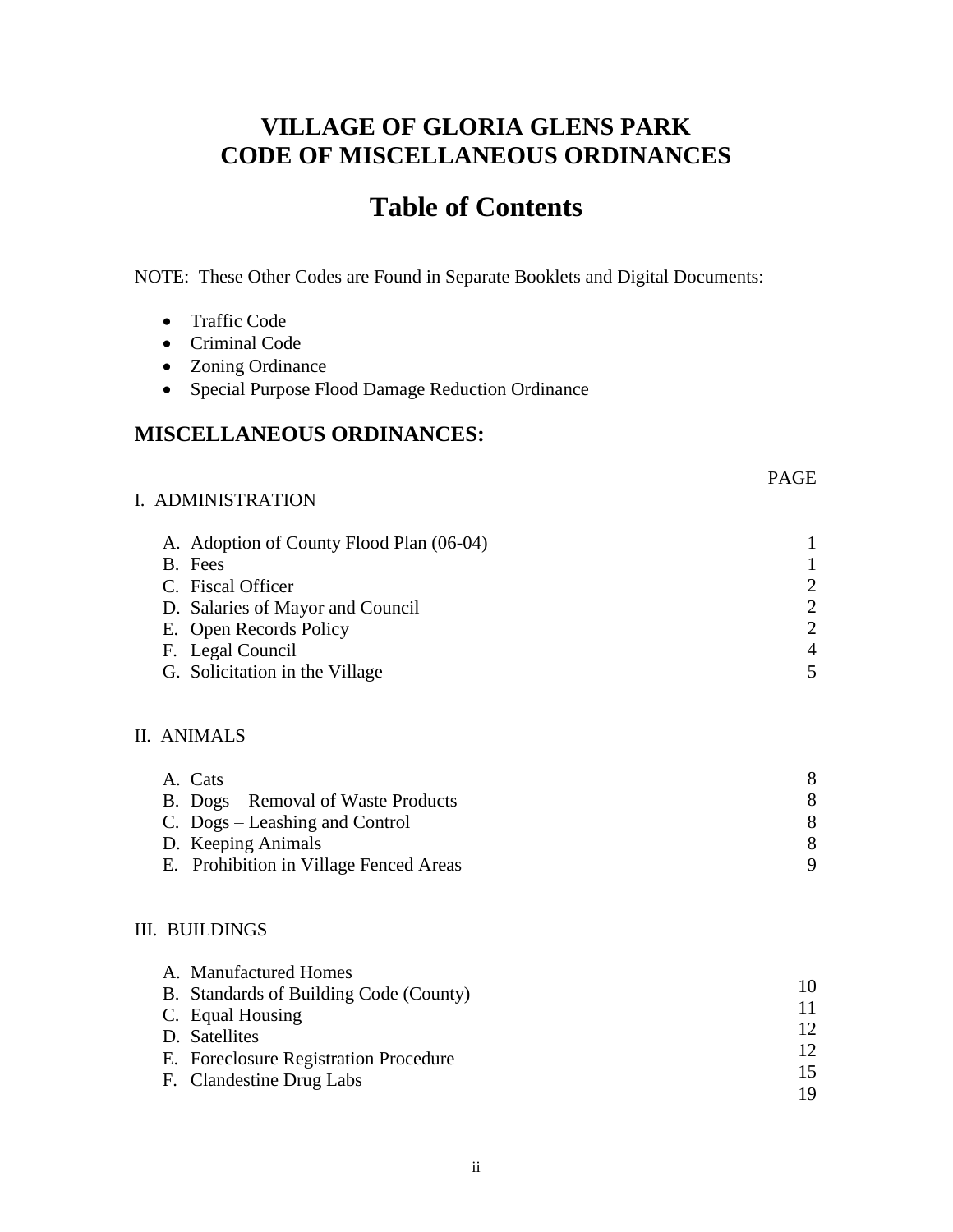# IV. GRASS, WEEDS, TREES

| A. Excessive Growth                                     | 22 |
|---------------------------------------------------------|----|
| B. Nuisance                                             | 23 |
| V. NOISE                                                | 24 |
| VI. PARKING                                             |    |
| A. Non-auto                                             | 25 |
| <b>B.</b> Violations and Fines                          | 25 |
| VII. PARKS AND RECREATION                               |    |
| A. Age Limits                                           |    |
| B. Curfew                                               | 27 |
| C. Lake Area Access Regulations; Parking in Lake Access | 27 |
| and Southwest Park Areas                                | 29 |
| D. Recreational Properties                              | 30 |
| VIII. STREETS                                           |    |
| A. Site Restoration                                     | 32 |
| B. Stop Signs                                           | 33 |
| IX. VEHICLES                                            |    |
|                                                         | 34 |
| A. Aircraft and Commercial                              | 34 |
| B. Storage of Motor Vehicles and Parts                  |    |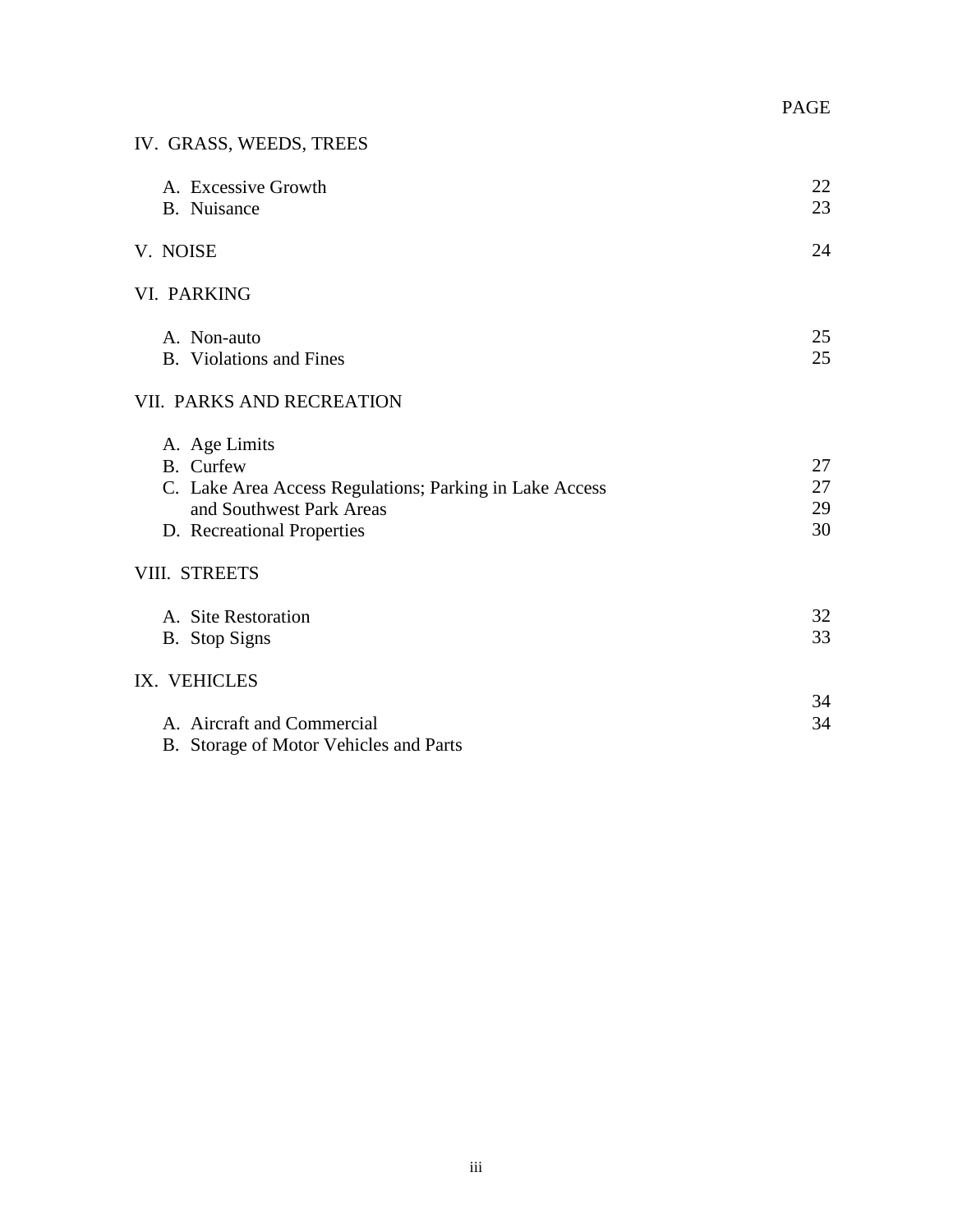# **VILLAGE OF GLORIA GLENS PARK CODE OF MISCELLANEOUS ORDINANCES**

NOTE: These Other Codes are Found in Separate Booklets and Digital Documents:

- Traffic Code
- Criminal Code
- Zoning Ordinance
- Special Purpose Flood Damage Reduction Ordinance

# **MISCELLANEOUS ORDINANCES:**

# **I. ADMINISTRATION**

# **A. Adoption of County Flood Plan (06-04)**

## **RESOLUTION NO. 06-04**

Adoption of Medina County hazard and flood mitigation plan

WHEREAS, by Resolution 2003-09 the Council of the Village of Gloria Glens Park, Medina County, Ohio, supported the concept of building a safer community through the Mitigation Plan developed by the Medina County Emergency Management Agency and approved and adopted the Medina County Mitigation Plan,

WHEREAS, the Federal Emergency Management Agency (FEMA) required additions to the Plan and resubmission to FEMA, and

WHEREAS, FEMA requires that all affected communities submit new resolutions adopting the Plan,

NOW, THEREFORE, BE IT ORDAINED by the Council of the Village of Gloria Glens Park, Medina County, Ohio, that the Medina County All Hazards and Flood Mitigation Plan be adopted and,

BE IT FURTHER RESOLVED that a copy of this Resolution be forwarded to the Medina County Emergency Management Agency.

# **B. Fees**

# **ORDINANCE NO. 1997-4**

Changes schedule of Zoning fees *[Amends Ordinances No. 1988-5 and 1993-1]*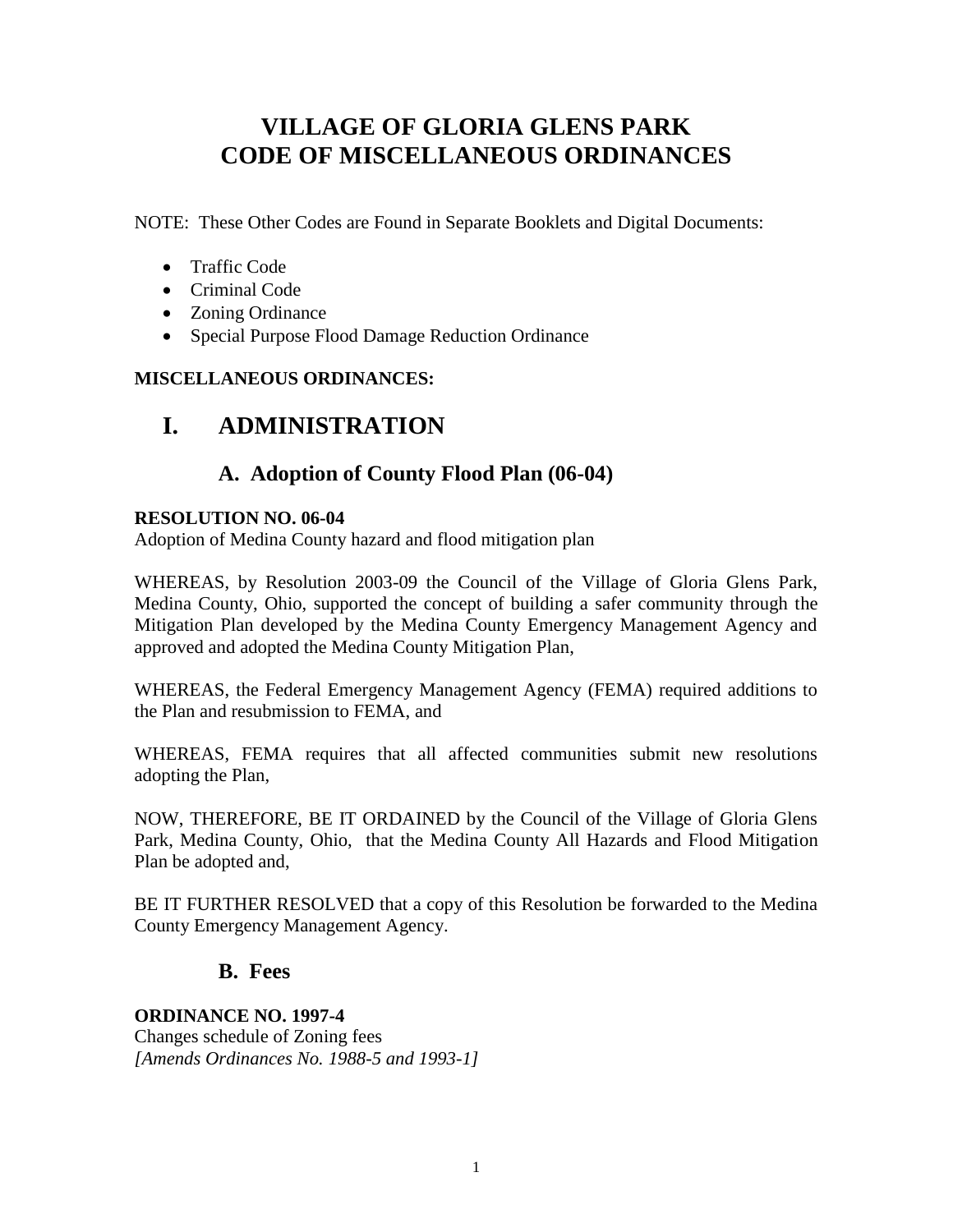Section I: The fees for permits and procedures to be paid by the applicant under the Village Zoning Ordinance No. 1988-3 and its Amendments shall be as follows:

- 1. For Zoning Permit:
	- a. New Residential Construction: \$0.10 per square foot of living area.
	- b. Decks and Garages: \$10.00 plus \$0.05 per square foot of the structure.
	- c. Accessory Buildings, Sheds and Fences: \$10.00.
	- d. All other permits: \$25.00.
- 2. Application for Amendment of Zoning Code: \$50.00.
- 3. application for Variance: \$50.00.

Section II: Ordinances No. 1988-5 and 1993-1 establishing such fees and charges are hereby repealed.

# **C. Fiscal Officer**

#### **ORDINANCE NO. 2002-06**

Creates position of Fiscal Officer

SECTION I. In accordance with Section 733.262, Revised Code, there is hereby created the position of Village Fiscal Officer. The salary of the Village fiscal Officer shall be Three Hundred Fifty Dollars (\$350.00) per month, payable monthly.

SECTION II. Village Fiscal Officer shall have those powers, duties, and functions as provided by the general laws of the State of Ohio.

# **D. Salaries of Mayor and Council**

#### **ORDINANCE NO. 2001-05**

Salaries of Mayor and members of Council

SECTION I: The salary of the Mayor of the Village is hereby One Hundred Dollars (\$100.00) per meeting, if present at the meeting, both regular and special meetings of Council duly called, effective January 1, 2004.

SECTION II: Council President shall be paid One Hundred Dollars (\$100.00) per meeting, if present at the meeting, both regular and special meetings of Council duly called during his term as Council President, effective January 1, 2002.

SECTION III: Members of Council of the Village shall be paid Seventy-Five Dollars (\$75.00) per meeting, if present at the meeting, both regular and special meetings of Council duly called, effective January 1, 2000.

# **E. Open Records Policy**

**ORDINANCE NO. 2007-12** Policy for open records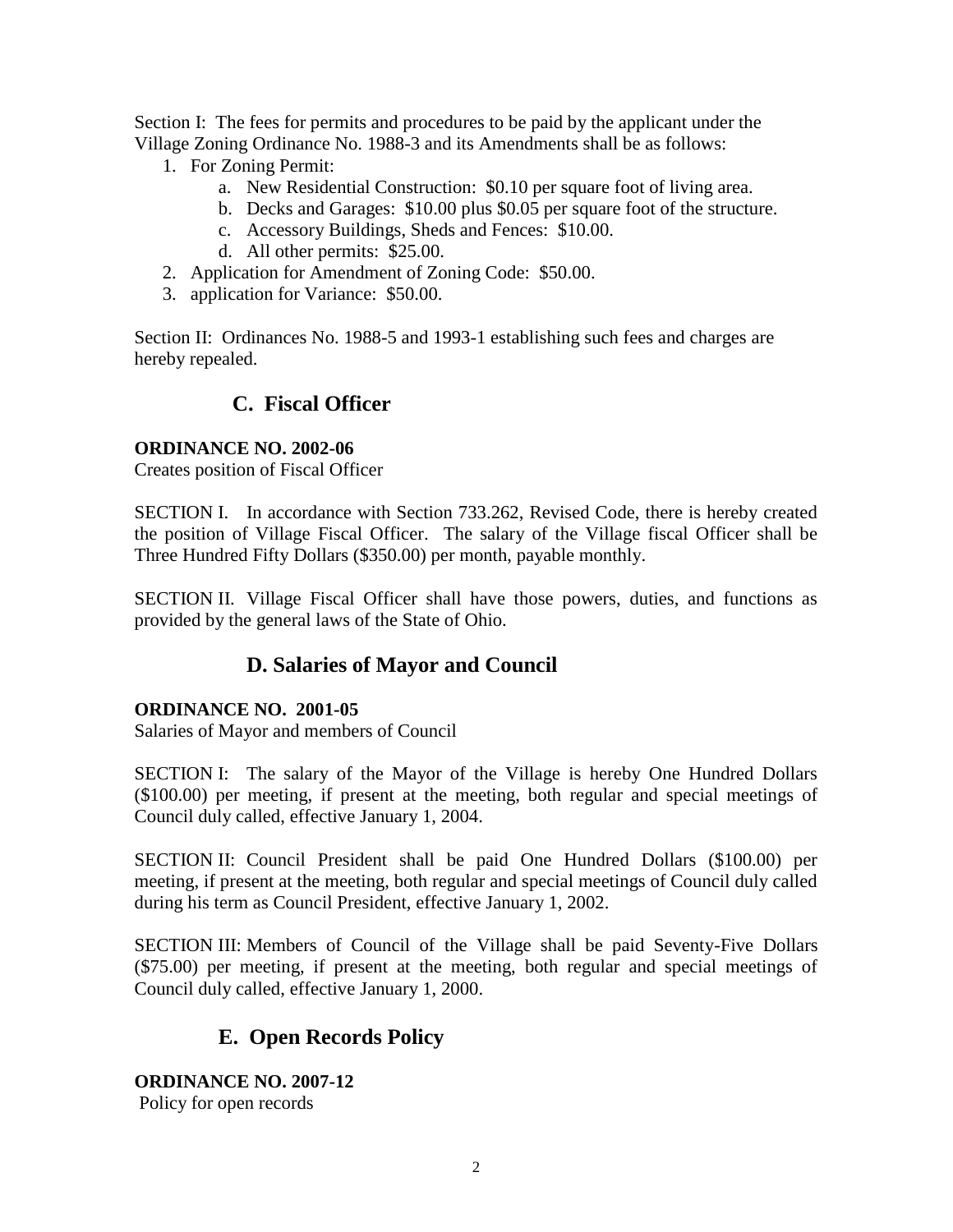#### **Introduction**:

It is the policy of this Village that openness leads to a better informed citizenry, which leads to better government and better public policy. It is the policy of this Village to strictly adhere to the state's Public Records Act. All exemptions to openness are to be construed in their narrowest sense and any denial of public records in response to a valid request must be accompanied by an explanation, including legal authority, as outlined in the Ohio Revised Code. If the request is in writing, the explanation must also be in writing.

#### **Section 1. Public records**

This office, in accordance with the Ohio Revised Code, defines records as including the following: Any document – paper, electronic (including, but not limited to, e-mail), or other format – that is created or received by, or comes under the jurisdiction of a public office that documents the organization, functions, policies, decisions, procedures, operations, or other activities of the office. All records of this village are public unless they are specifically exempt from disclosure under the Ohio Revised Code.

**Section 1.1** It is the policy of this village that, as required by Ohio law, records will be organized and maintained so that they are readily available for inspection and copying (See Section 4 for the e-mail record policy). Record retention schedules are to be updated regularly and posted prominently.

**Section 2**. **Record requests** Each request for public records should be evaluated for a response using the following guidelines:

**Section 2.1** Although no specific language is required to make a request, the requester must at least identify the records requested with sufficient clarity to allow the public office to identify, retrieve, and review the records. If it is not clear what records are being sought, the records custodian must contact the requester for clarification, and should assist the requestor in revising the request by informing the requestor of the manner in which the office keeps its records.

**Section 2.2** The requester does not have to put a records request in writing, and does not have to provide his or her identity or the intended use of the requested public record. It is this office's general policy that this information is not to be requested.

**Section 2.3** Public records are to be available for inspection during regular business hours, with the exception of published holidays. Public records must be made available for inspection promptly. Copies of public records must be made available within a reasonable period of time. "Prompt" and "reasonable" take into account the volume of records requested; the proximity of the location where the records are stored; and the necessity for any legal review of the records requested.

**Section 2.4** All records requests shall be answered in a reasonable time.

**Section 2.5** Any denial of public records requested must include an explanation, including legal authority. If portions of a record are public and portions are exempt, the exempt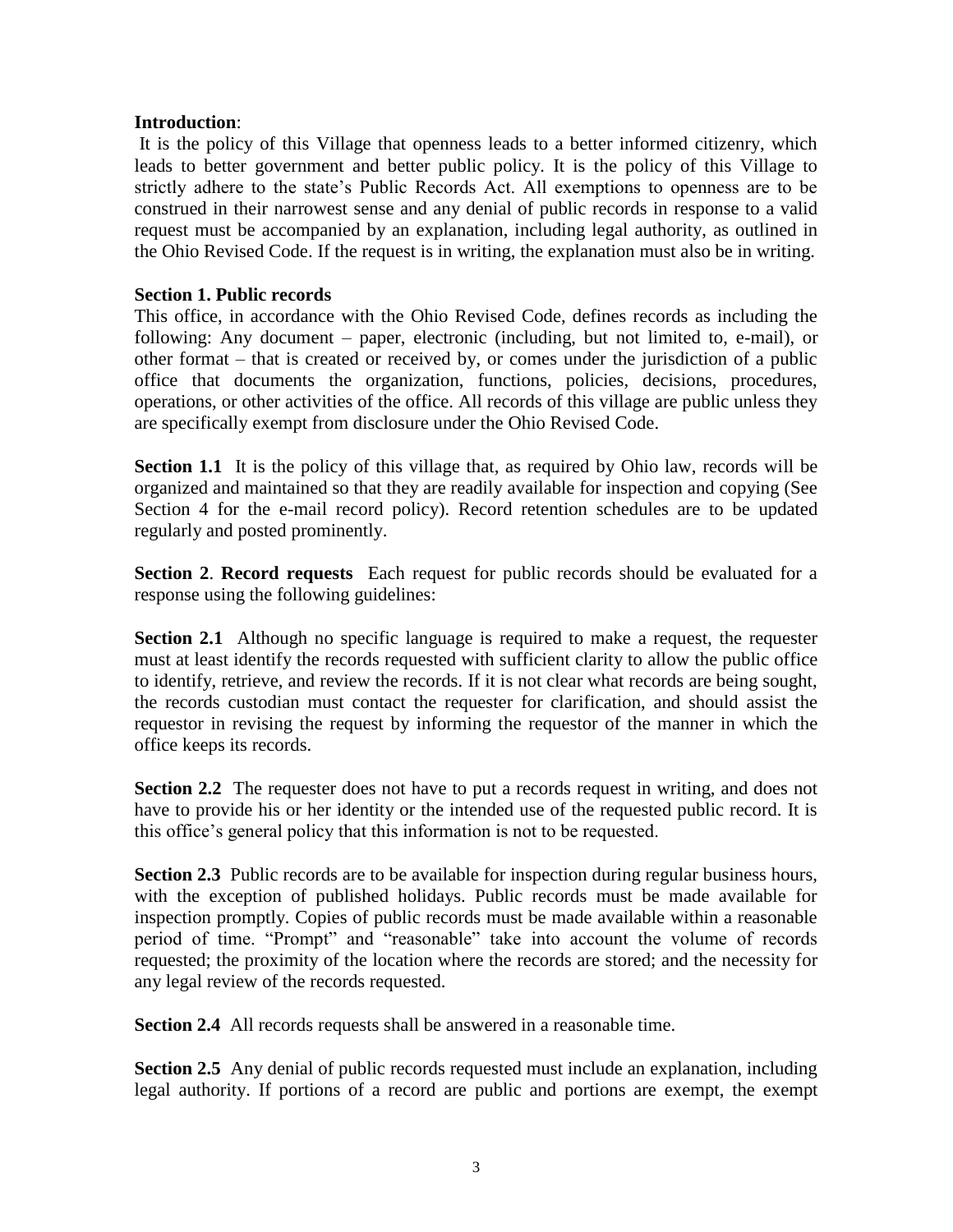portions are to be redacted and the rest released. If there are redactions, each redaction must be accompanied by a supporting explanation, including legal authority.

## **Section 3. Costs for Public Records**

Those seeking public records will be charged only the actual cost of making copies.

**Section 3.1** The charge for paper copies is 5 cents per page.

the actual cost of the postage and mailing supplies**.**

**Section 3.2** The charge for downloaded computer files to a compact disc is \$1 per disc. **Section 3.3** There is no charge for documents e-mailed.

**Section 3.4** Requesters may ask that documents be mailed to them. They will be charged

# **Section 4. E-mail**

The Village of Gloria Glens Park is including this position statement as a part of our "records retention schedule" to clarify and define e-mails that need to be retained as an official record.

If an email **does not** set policy, **does not** establish guidelines or procedures, **does not** certify a transaction, or **does not** become a receipt, it will be considered a "non-record" aka a "transient document" that does not need to be retained, that can be eliminated or discarded and does not need to be provided in a records request.

If, in the opinion f the Village Solicitor and/or Village Fiscal Officer, an email is considered "necessary" even though it may be a "non-record", such emails will be retained as public records and provided in a records request.

Emails that do set policy, that **do** establish guidelines or procedures, that **do** certify a transaction, or that **do** become a receipt are considered public records and will be retained and provided in a records request.

This position statement is in line with the approved Ohio Electronic Records Committee document dated September 1, 2019 as found at www.ohioerc.org.

#### **Section 5. Failure to respond to a public records request**

The Village recognizes the legal and non-legal consequences of failure to properly respond to a public records request. In addition to the distrust in government that failure to comply may cause, the village's) failure to comply with a request may result in a court ordering the village to comply with the law and to pay the requester attorney's fees and damages

# **F. Legal Counsel**

# **ORDINANCE NO. 1986-7**

Provides legal counsel to indigent persons

Section I: That the Village shall contract with the Commissioners of Medina County, Ohio to provide for the appointment of legal counsel to defend indigent persons charged with a serious violation of the Village's Ordinances.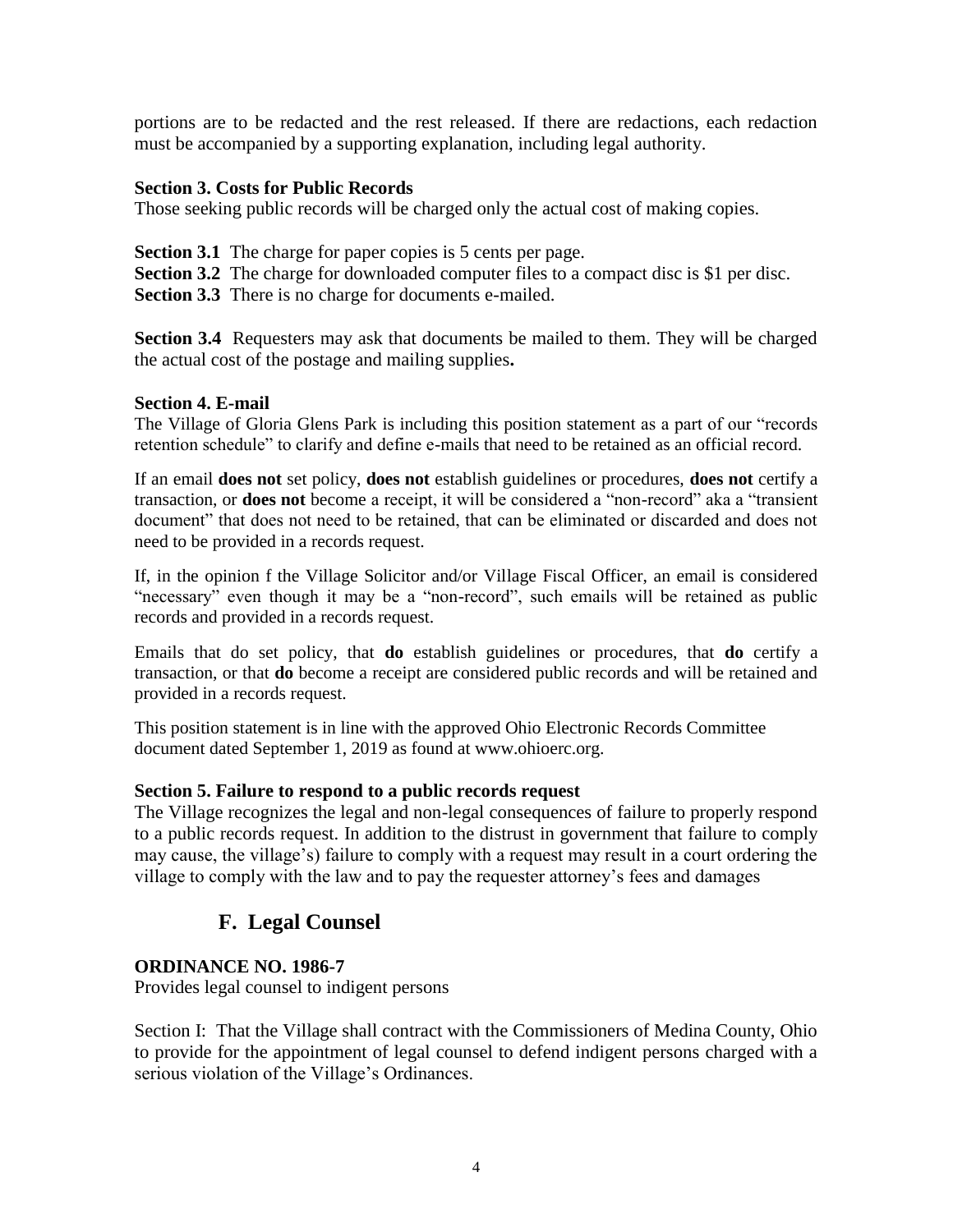# **G. Solicitation in the Village**

#### **ORDINANCE NO. 2009-11**

Regulates and requires a permit for door to door and public property solicitation activities

SECTION I: Village Council hereby approves and adopts the attached "DOOR TO DOOR AND PUBLIC PROPERTY SOLICITATION REGULATIONS" which are incorporated herein by reference and will apply to such activities within the Village.

## A. DOOR TO DOOR AND PUBLIC PROPERTY SOLICITATION PROHIBITED WITHOUT A PERMIT; EXCEPTIONS

1. No person shall solicit anyone on public property within the Village or call at any residence or place of business within the Village without the invitation or previous consent of the owner or occupant to attempt to sell goods or services of any kind, solicit orders or subscriptions for the purchase of goods or services of any kind, or solicit contributions of cash or any other property for any purpose or reason without first having obtained a Solicitation Permit from the Village.

2. In this Ordinance "Public Property" includes all Village buildings, roads, parks, parking lots, rights-of-way or other areas open to the public or to residents of the Village.

B. THIS SECTION AND PROHIBITION SHALL NOT APPLY TO ANY OF THE FOLLOWING PERSONS:

1. Students enrolled in any school in the Cloverleaf School District who are soliciting contributions, sales or orders for the benefit of their school or for any school-related activity or purpose; and

2. Persons seeking contributions by or on behalf of organizations which have been accorded exempt status under Section  $501(C)(3)$  of the United States Internal Revenue Code; and

3. Persons who are providing information, literature or other communication regarding political issues, political candidates or any religious institution or religion.

# C. PERMIT APPLICATION PROCESS

1. APPLICATION – Applications for Solicitation Permits shall be made upon a form provided by the Village Fiscal Officer, which may also be made available by download from the Village website and can be submitted in person, by mail or by fax transmission to the Village Fiscal Officer. The applicant shall designate whether he or she wants the permit, if approved, to be returned by way of pickup by the applicant, fax transmission, regular mail or other means. Each application shall contain the name, address and phone number of the person submitting the application, and the name, address and telephone number of the organization or employer for which he or she purports to act, if any, the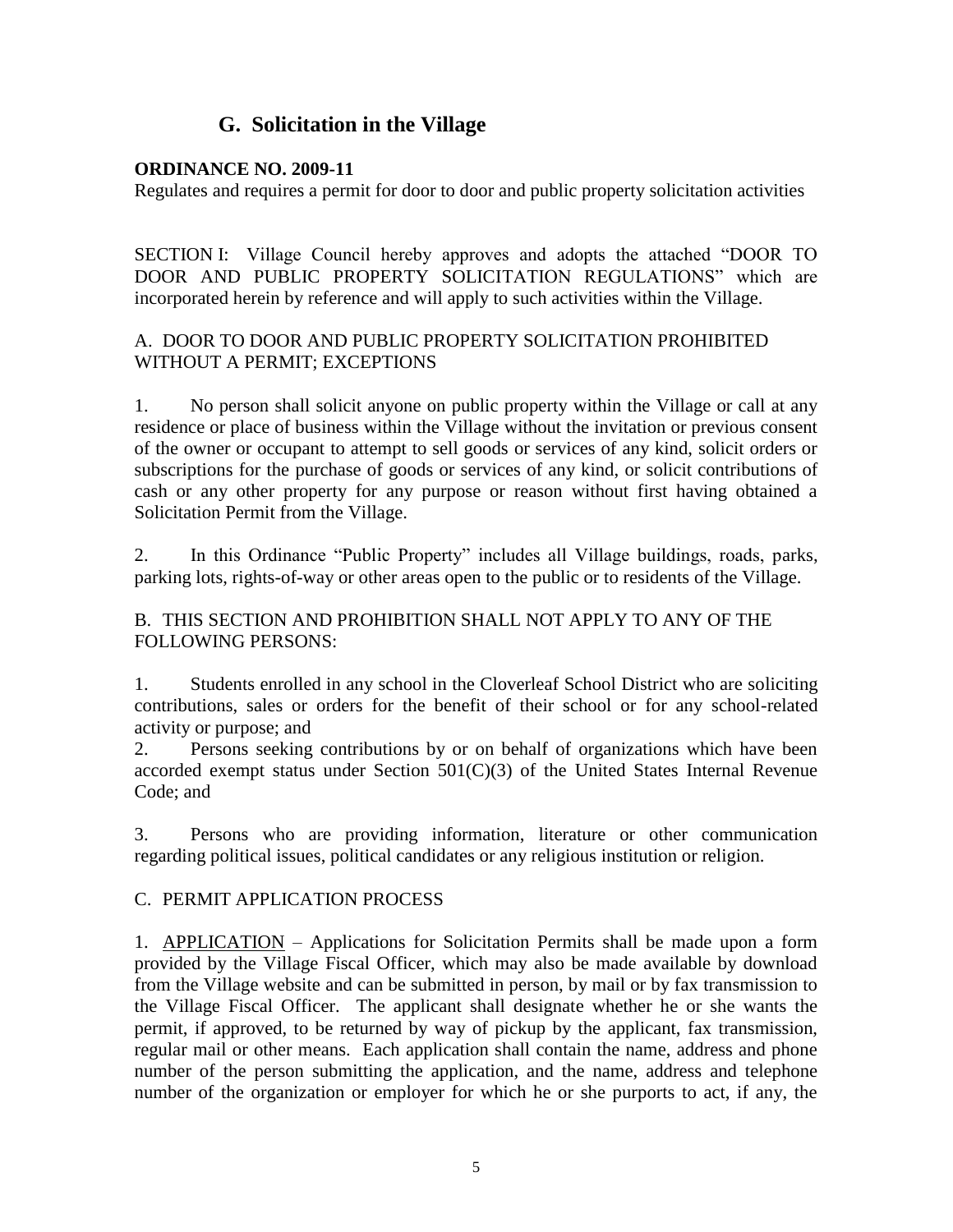nature of the goods or services for which he or she will attempt to make sales, take orders, offer for sale, or solicit subscriptions, the dates which the applicant expects to be making solicitations within the Village, and such other information as the Village Fiscal Officer may reasonably require. No permit will be valid for more than thirty (30) days after it is issued.

2. BACKGROUND CHECK. The applicant authorizes a criminal background check upon himself or herself by the Village by making application for a permit and if the check reveals that the applicant or permit holder has been convicted of a crime or if a misrepresentation is made on an application for a permit, the application may be denied by the Village Fiscal Officer.

3. GROUP APPLICATIONS. An organization which desires to place a number of persons in the Village simultaneously or over a period of time may make a group application to cover all of such persons, provided the information required in any application is submitted for each person. Separate Solicitation Permits shall be issued to each such person.

4. FEE SCHEDULE. The Council of the Village may establish a schedule of fees for applications, background checks and other matters required to be performed by the Village Fiscal Officer in administering these provisions which shall be payable by the applicant before any permit is issued.

# D. TIME LIMIT ON SOLICITATION

No person shall engage in solicitation of any kind within the Village except between sunrise and sunset each day.

# E. DISPLAY OF PERMIT.

Any person soliciting within the Village pursuant to a permit issued under this Ordinance shall display the permit upon request to the owner or occupant of any property within the Village and to any Village official upon request.

# F. APPEAL.

Any person who has had a Solicitation Permit revoked or for whom the Village Fiscal Officer has refused to issue a Solicitation Permit upon application may appeal the decision in writing to the Mayor of the Village within five (5) days following the revocation or disapproval setting forth the reasons such action should not have been taken. The Mayor will notify such appellant within seven (7) days after the date of receipt of the written appeal of his decision.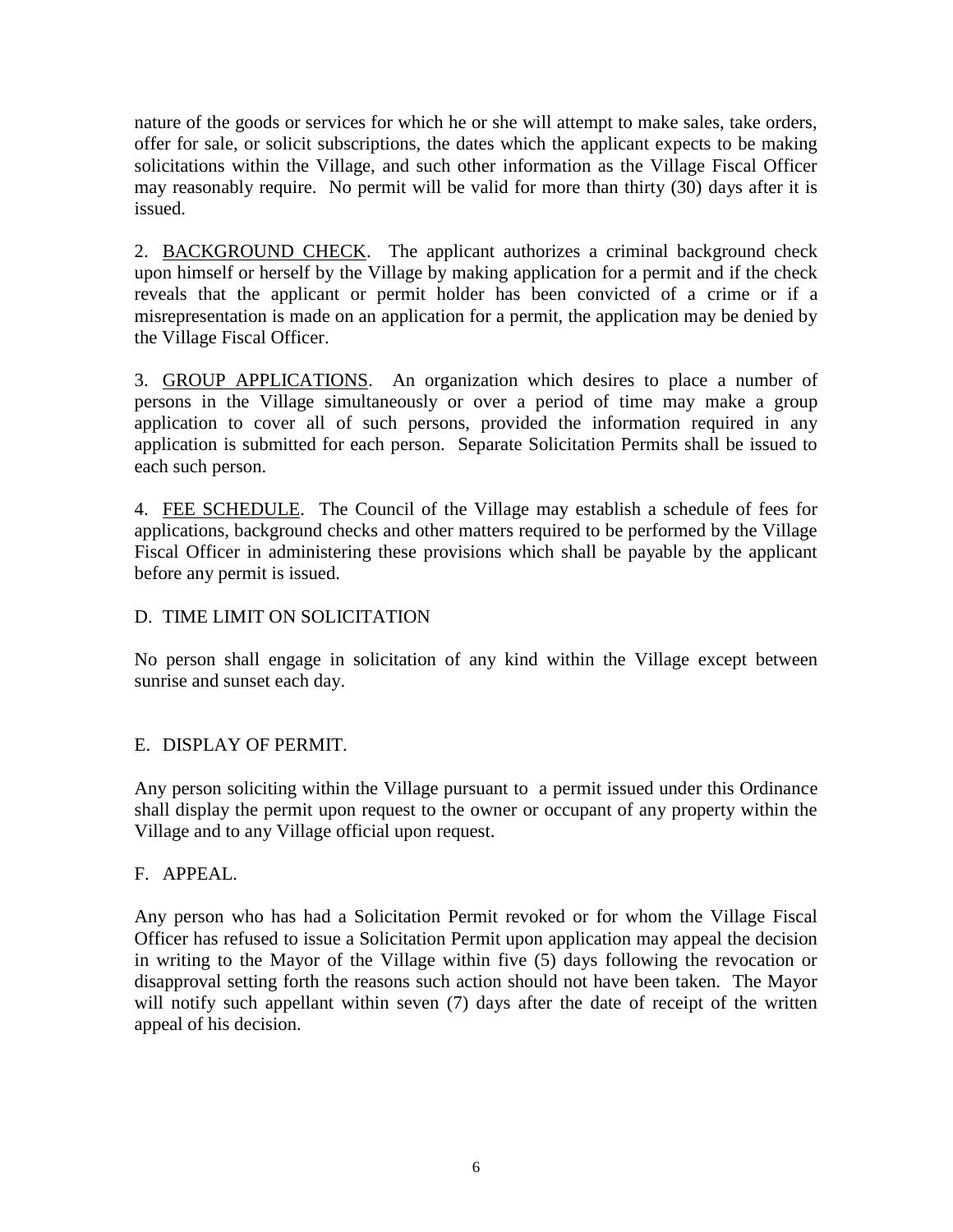# G. PENALTIES

Whoever violates of this Ordinance is guilty of a minor misdemeanor for the first offense and a misdemeanor of the fourth offense for any subsequent offense occurring within a twelve (12) month period.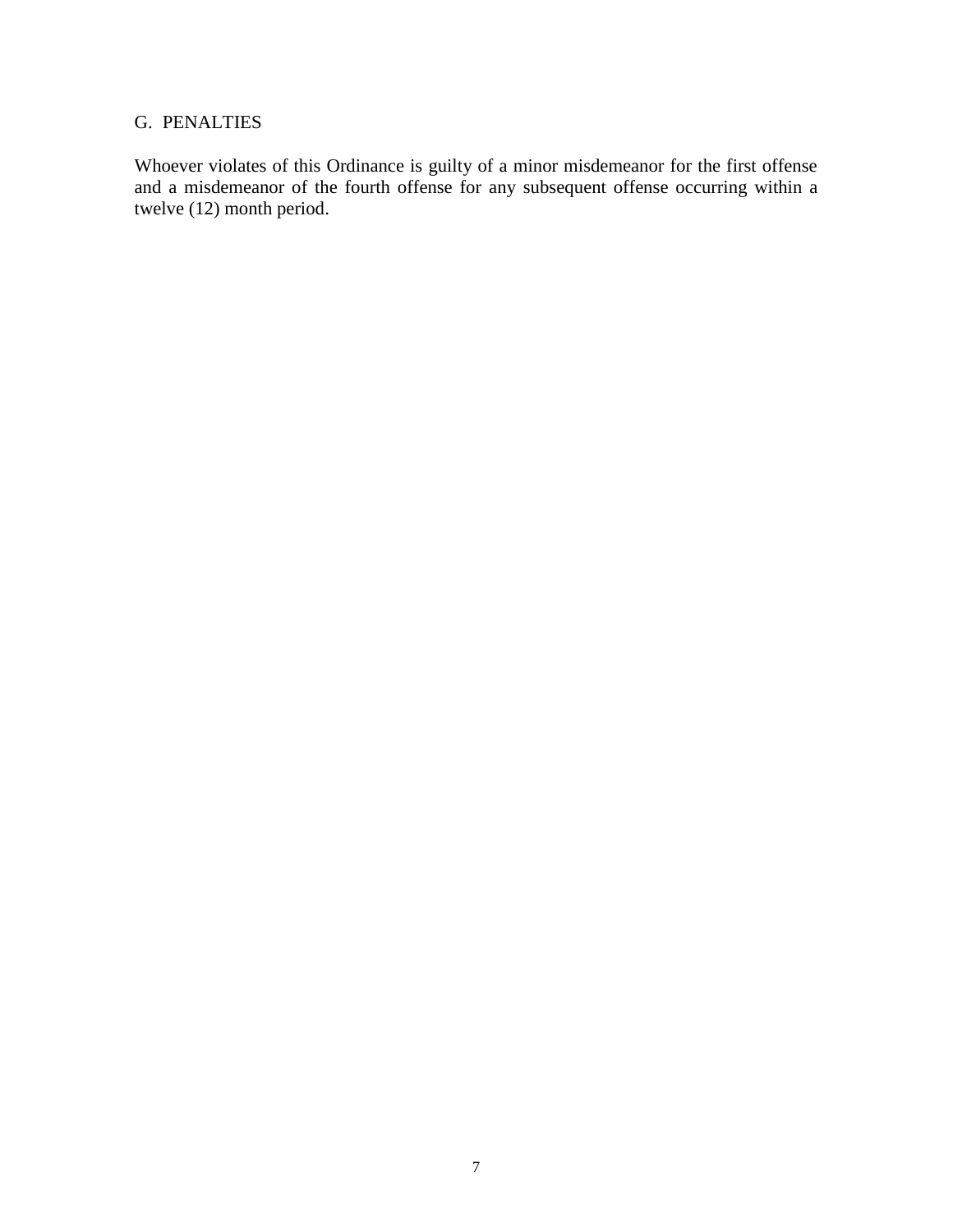# **II. ANIMALS**

# **A. Cats**

#### **ORDINANCE NO. 2010-09**

SECTION I: Ordinance No. 1977-12 titled "Ordinance regulating cats within the Village" is hereby repealed and the same is of no further force and effect.

# **B. Dogs - Removal of Waste Products**

#### **ORDINANCE NO. 2010-5**

Removal of Fecal Remains; leash and control of dogs

#### SECTION I: REMOVAL OF DOG WASTE PRODUCTS

- (A) The owner, keeper or harborer of a dog must immediately clean up, remove and dispose of fecal remains and waste droppings of the dog on any property in the Village, other than property occupied as a residence by such person.
- (B) Violation of this section shall be a minor misdemeanor.

# **C. Dogs – Leashing and Control**

#### SECTION II: LEASHING AND CONTROL OF DOGS IN THE VILLAGE

- (A) The owner, keeper or harborer of a dog must keep the dog on a leash held by such person and keep the dog under his or her control at all times on any property in the Village other than property occupied as a residence by such person.
- (B) Violation of this section shall be a minor misdemeanor.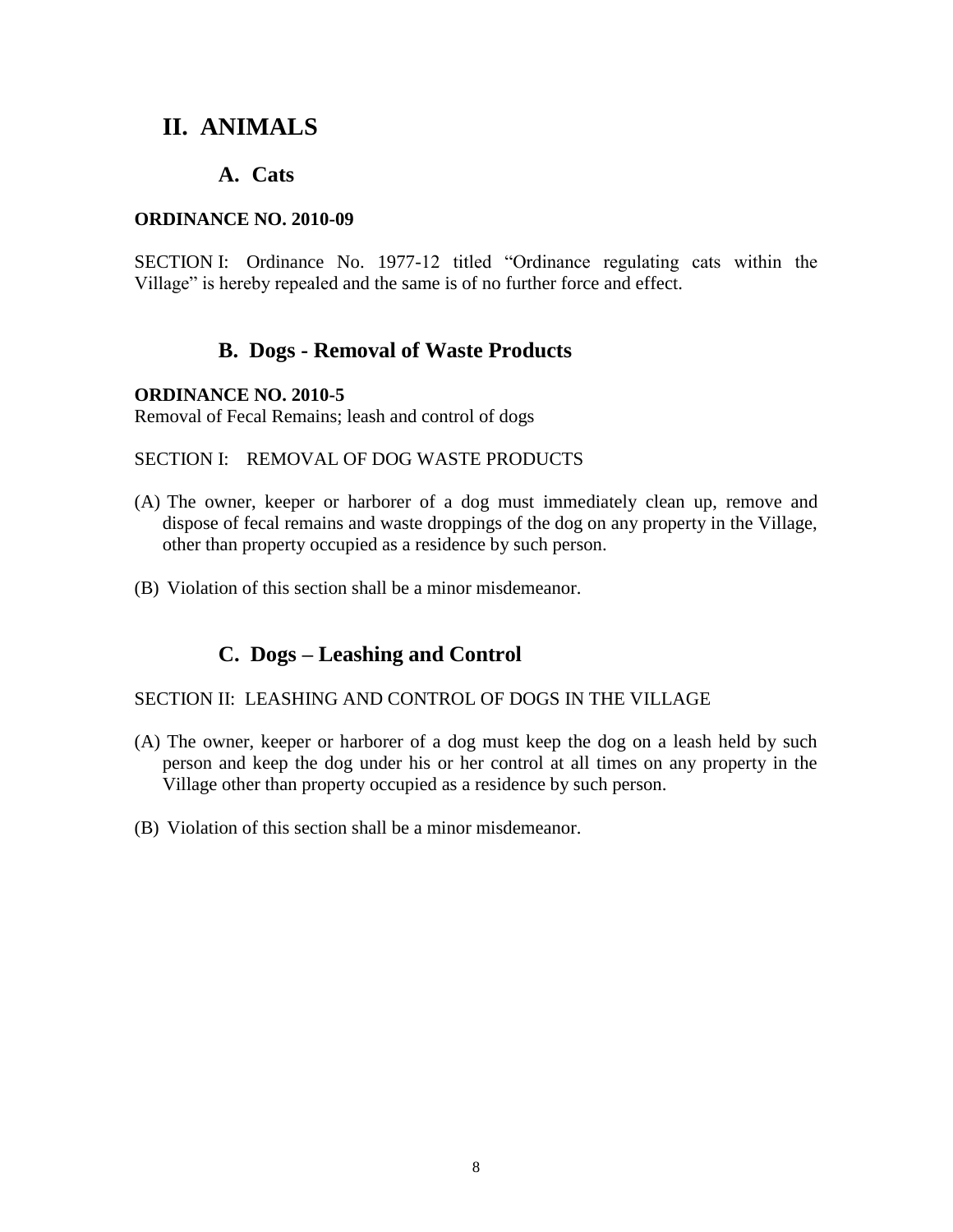#### **ORDINANCE NO. 2011-07** *[amended by Ord. No. 2015-05, July 28, 2015]*

## ANIMALS PROHIBITED AT LAKEFRONT AND PLAYGROUND

- A. All dogs and other domestic animals and pets are hereby prohibited from being in the fenced-in areas of the lakefront beach and play area and the fenced-in playground in the northwest portion of the basketball court/tennis court area.
- B. This Ordinance shall not apply or restrict seeing eye dogs or other medically prescribed special purpose dogs and police dogs on official business in the preceding areas.
- C. The owner, keeper, harborer or person in charge of such animal in violation of this Ordinance shall be guilty of a minor misdemeanor.

# **D. Keeping Animals**

#### **ORDINANCE NO. 1982-3**

Regulates the keeping of animals

SECTION I: That the General Offenses Code of the Village of Gloria Glens be amended to add the following Section 618.01:

- (a) It is declared to be a nuisance and unlawful for any person to harbor, pasture, keep or otherwise maintain any cattle, swine, sheep or goats, lions, tigers, or other wild or nondomestic cats, bears, raccoons, mink, weasels, ferrets, or any other animal of a wild or non-domestic origin within the Village limits.
- (b) If an owner is found to harbor or keep an animal restriction in Subsection (a) above, the animal shall be seized and delivered to the Medina County Animal Shelter or other p roper facility for impoundment.
- (c) Whoever violates any of the provisions of this Section is guilty of a minor misdemeanor. Punishment shall be provided in Section 698.02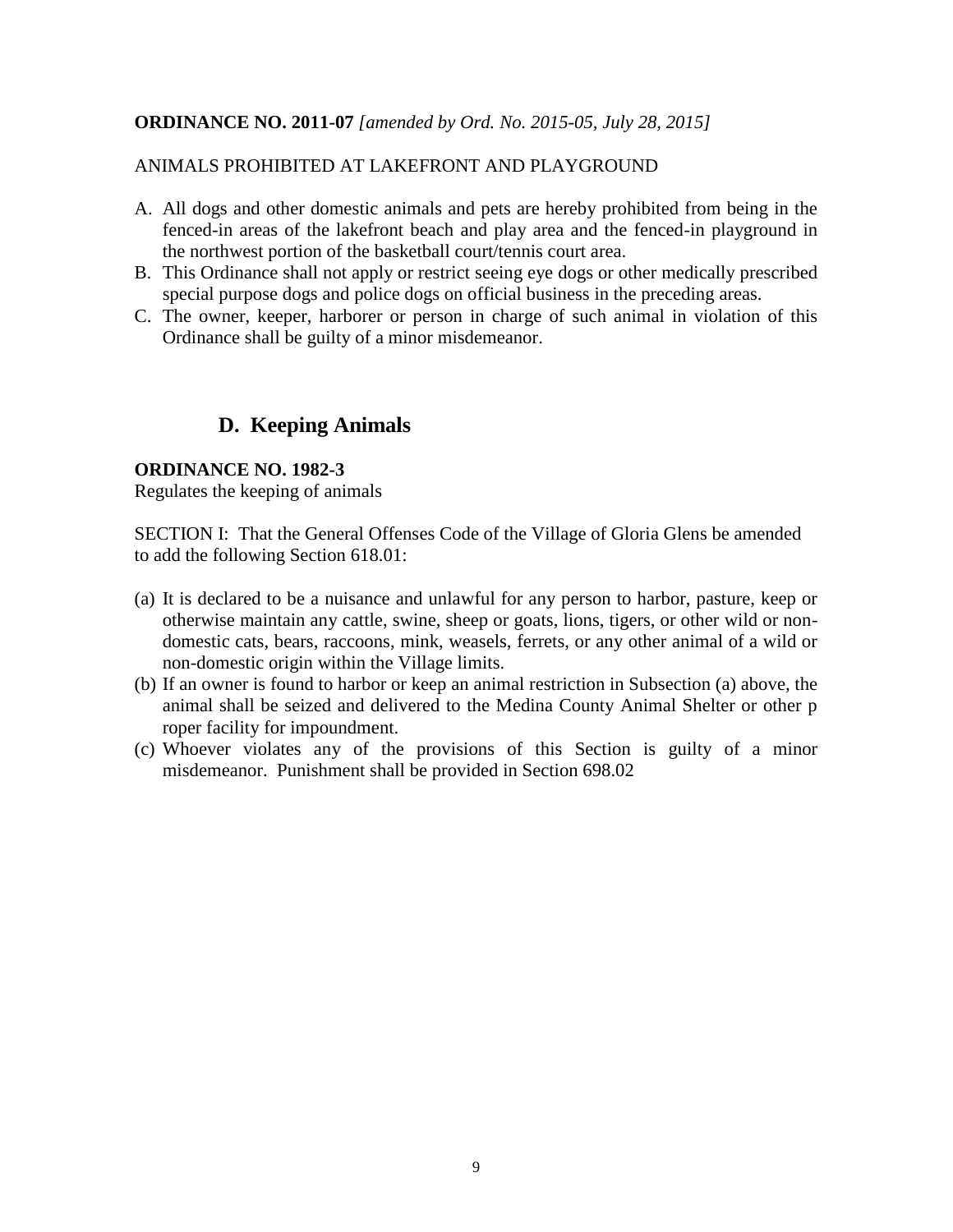# **III. BUILDINGS**

# **A. Manufactured Homes**

## **ORDINANCE NO. 07-07**

Enforcement of Ohio Manufactured Homes installation standards

SECTION 1: The Village of Gloria Glens Park through its mayor and its fiscal officer is hereby authorized and directed to enter into an agreement with Medina County for the enforcement of the Ohio Manufactured Homes Commission rules within the limits of said Village, whereby the Medina County Building Department will exercise all enforcement authority and accept and approve plans and specifications and make inspections necessary within said Village in accordance with the provisions of the Ohio Manufactured Homes Commission rules.

SECTION II: The terms of the said agreement shall grant to the County full authority to do all things necessary to administer and enforce the Ohio Manufactured Homes Commission rules within the limits of the Village of Gloria Glens Park and in consideration therefore to allow the County to retain all permit and inspection fees authorized by the State of Ohio and Medina County for such purposes.

SECTION III: The Legislature Authority of said Village of Gloria Glens Park further agrees to hold the County harmless for all claims or causes of action of every kind and nature arising from the acts of the County, its agents, employees, and representatives in the administration and enforcement of said rules.

# **B. Standards of Building Code (County)**

# **ORDINANCE NO. 2007-04**

Enforcement of Ohio Building Code to include hospitals and nursing homes

WHEREAS, the Village of Gloria Glens Park has received certification of its Building Department to enforce the Ohio Building Code pursuant to Section 3781.10(E) of the Revised Code; and

WHEREAS, the Village of Gloria Glens Park via Ordinance 509-00 excluded that group of buildings whose use is described currently by the Ohio Building Code Section 308.3 as Use Group I-2 which includes hospitals and nursing homes; and

WHEREAS, the State of Ohio Board of Building Standards' certification of the Village of Gloria Glens Park Building Department excluded Use Group I-2; and

WHEREAS, no reason exists for the Village of Gloria Glens Park to continue to exclude this Use Group I-2 from its certification.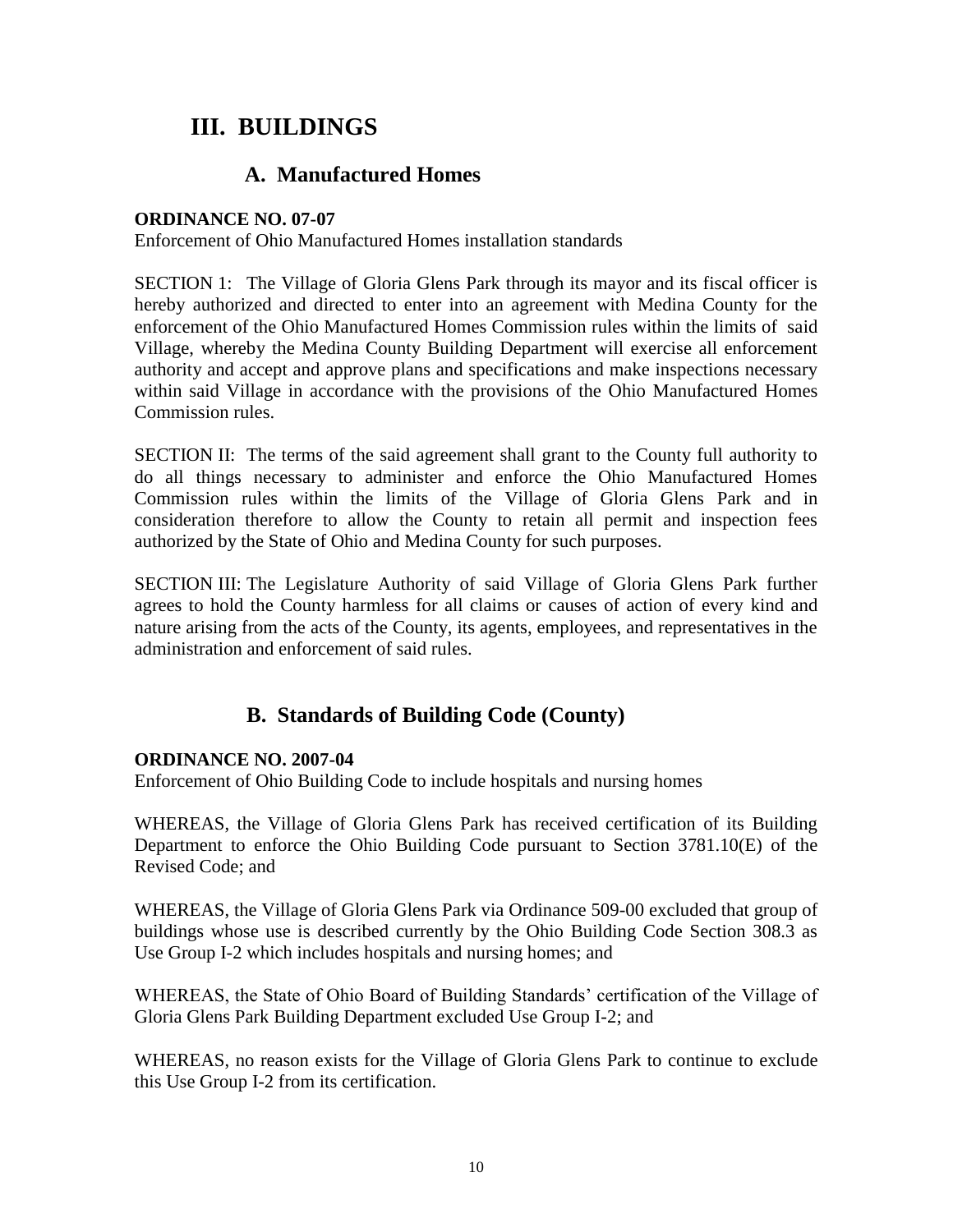#### **ORDINANCE NO. 2006-10**

Ohio Board of Building Standards for enforcement of Residential Code; accept and approve plans and specifications

SECTION I: That Ohio Administrative Code 4101:8 – Residential Code of Ohio as promulgated by the Ohio Board of Building Standards, shall apply and be enforced within the Village of Gloria Glens Park, Ohio.

SECTION II: That this Ordinance shall be in full force and effect from and after the earliest period permitted by law through the certification process, by the Ohio Board of Building Standards.

SECTION III: The Mayor of the Village of Gloria Glens Park is hereby authorized and directed to sign and submit an application to the Ohio Board of Building Standards requesting said Board to certify the Village of Gloria Glens Park enforcement of the Residential Code of Ohio with the condition that the Medina County Building Department exercise the enforcement authority as necessary in accordance with the Residential Code of Ohio within the limits of said Village and to enter into an agreement with Medina County Building Department for such purpose.

SECTION IV: The Village of Gloria Glens Park through its Mayor and its Fiscal Officer is hereby authorized and directed to enter into an agreement with Medina County for the enforcement of the Residential Code of Ohio within the limits of said Village, whereby the Medina County Building Department will exercise all enforcement authority and accept and approve plans and specifications and make inspections necessary within said Village in accordance with the provisions of the Residential Code of Ohio.

SECTION V: The terms of the said Agreement shall grant to the County full authority to do all things necessary to administer and enforce the Residential Code of Ohio within the limits of the Village of Gloria Glens Park and in consideration therefore to allow the County to retain all permit and inspection fees authorized by the State of Ohio for such purposes.

SECTION VI: The Legislature Authority of said Village of Gloria Glens Park further agrees to hold the County harmless for all claims or causes of action of every kind and nature arising from the acts of the County, its agents, employees, and representatives in the administration and enforcement of said codes.

SECTION VII: This Ordinance is hereby declared to be an emergency measure, the immediate passage of which is necessary for the public health safety, and welfare and to allow for local enforcement of Chapter 3781 of the Revised Code of Ohio and shall take effect and be in force immediately upon its passage.

SECTION VIII: The said Fiscal Officer is further directed to publish this Ordinance as provided by law.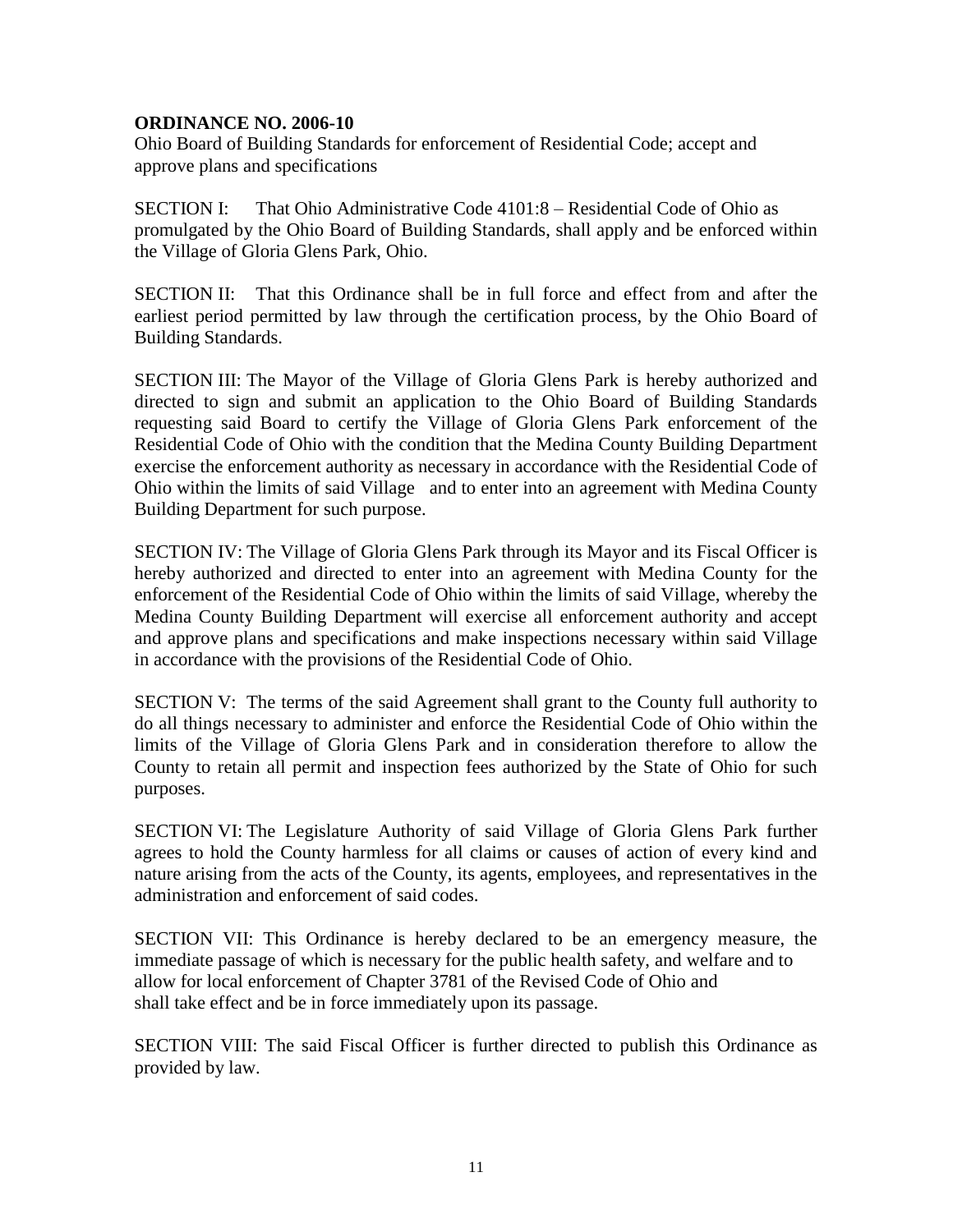# **D. Equal Housing**

#### **RESOLUTION NO. 2003-02**

Approval of Medina County Equal Housing Resolution No. 81-509 and is applicable in the Village.

SECTION I: Village Council hereby approves Resolution No. 81-509, A RESOLUTION TO PROVIDE FOR EQUAL HOUSING OPPORTUNITY IN THE COUNTY OF MEDINA, OHIO, a copy of which is attached hereto and incorporated herein, adopted by the Medina County Commissioners on June 29, 1981, and acknowledges that said Resolution and its fair housing requirements and procedures are applicable throughout the Village of Gloria Glens Park, and that the Fair Housing Board established by the Medina County Commissioners pursuant to said Resolution has jurisdiction and authority to hear and determine all complaints and other proceedings regarding unlawful housing practices within the Village of Gloria Glens Park.

# **E. Satellite Signaling Receiving Antennas**

## **ORDINANCE NO. 1986-1**

Regulates the construction and operation of dish-type satellite signaling receiving antennas.

DEFINITIONS:

1. "Dish-type satellite signal-receiving antennas" also referred to as "earth stations" or "ground stations," shall mean one, or a combination of two or more of the following:

A. A signal-receiving device (antenna, dish antenna or dish-type antenna), the purpose of which is to receive communication or other signals from satellites in Earth orbit and other extraterrestrial sources.

B. A low-noise amplifier (LNA) that is situated at 'the focal point of the receiving component and the purpose of which is to magnify, store; transfer and/or transmit electronic or light signals.

C. A coaxial cable, the purpose of which is to carry or transmit said signals to a receiver.

2. "Receiver" shall mean a television set or radio receiver.

3. "Dish" shall mean that part of a satellite signal-receiving antenna characteristically shaped like a saucer or dish.

4. "Grounding rod" shall mean a metal pole permanently positioned in the earth to serve as an electrical conductor, through which electrical current may safely pass and dissipate.

#### PERMIT REQUIRED:

No owner, lessor, lessee, renter or other legal entity shall construct an "earth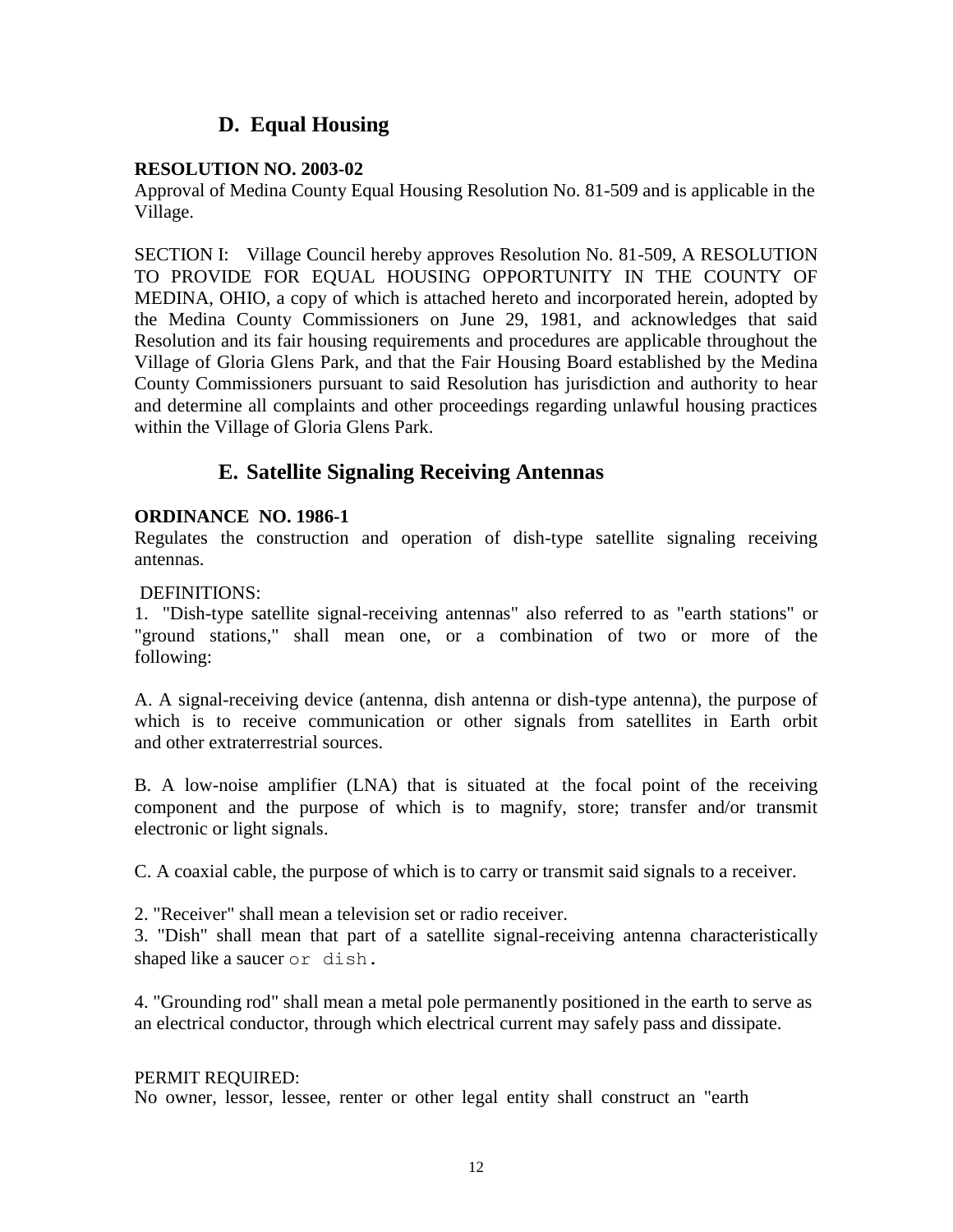station", "ground station", or "dish-type satellite signal-receiving antenna"· without a permit, nor shall construction commence before a permit is issued in accordance with this Ordinance. ,

## APPLICATION FOR PERMIT:

1. The owner or occupant, with written permission for construction from ·the owner, of land within the Village who wishes to construct an earth station or satellite dish on such property must first obtain a permit to do so from the Village building inspector.

2. Each application for permit shall include the name, address, and telephone number of the owner of the real estate and the applicant, a plot plan of the lot showing the exact location and dimensions of the earth station, the exact location and dimensions of all other buildings or structures on the lot, construction plans and specifications showing materials to be used in construction and the elevation of the proposed earth station on completion, and the name of the contractor who will be constructing the earth station.

3. The application for permit shall include a fee of *\$ 35,00* which ,represents the permit fee. The permit fee will cover all costs of reviewing the construction plans and specifications, inspection of the final construction and processing of the application.

4. The building inspector shall notify in writing the owners of all adjoining properties to the property on which the proposed earth station will be located at least ten (10) days before issuing the permit.

5. The building inspector shall issue the permit for construction of the earth station if the application, specifications and plans comply with the requirements of this Ordinance.

6. The applicant shall present documentation before issuance of  $\sim$  permit of the possession of any license or permit required by any federal, state or local agency pertaining to the ownership, construction or operation of the proposed earth station.

#### LOCATION OF EARTH STATION

- 1. Ground-mounted:
- A. No earth station shall be constructed in any front yard or upon the roof of any structure.

B. No point on the structure of any earth station, including its concrete use or other substructure, shall be less than ten (10) feet from any property line" easement  $\circ$  building or other structure located on the lot.

C. No earth station shall be constructed closer than forty (40) feet to the right-of-way of any road.

D. No earth station shall be constructed without appropriate evergreen landscaping or a privacy fence to reasonably conceal the earth station from view, which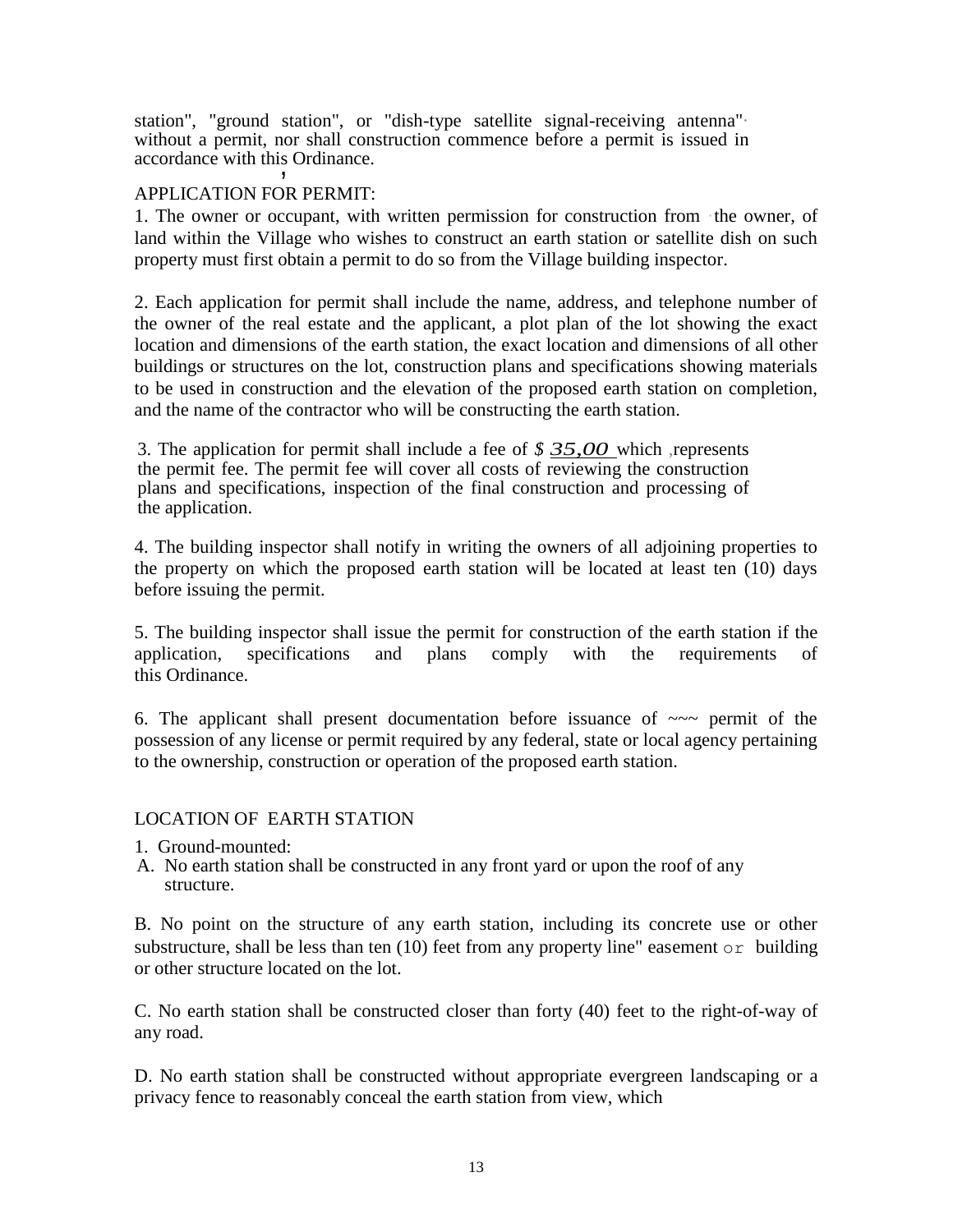shall surround all sides of the earth station and be at least three (3) feet high, and the planting or construction *o£* the fence will be completed before final approval by the building inspector.

E. No earth station shall be linked physically or electronically, to any receiver not located on the same property as the earth station.

F. No earth station shall exceed a grade height of fifteen (15) feet.

G. All structural supports shall be galvanized steel, aluminum, or stainless steel metal.

H. Wiring between an earth station and its receiver shall be placed at least eighteen (18) inches under ground within rigid conduit.

I. Any earth station shall be designed to withstand a wind force of seventy-five (75) miles per hour without the use of guy wires.

J. Any driving motor shall be limited to a 110 volt maximum power design and encased in protective guards.

K. An earth station must be bonded to a grounding rod, and the dish shall not exceed twelve (12) feet in diameter.

# PENALTY:

Whoever violates any of the provisions of this Ordinance shall be fined not more than \$250.00. A separate violation shall be deemed to have been committed each day during or on which a violation occurs or continues to occur.

# APPEALS:

Any interested party may appeal any decision of the building inspector with respect to any application for permit to construct an earth station. Such appeal shall be taken by the filing of a notice of appeal with the building inspector and clerk of Village Council specifying the reasons and grounds for the appeal and the specific decision appealed from, and such appeals shall be heard and determined by the Village Council at their next regularly scheduled council meeting date.

# VARIANCES:

Upon application to the Village Council, council may grant variances from the requirements and terms of this Ordinance where a special hardship is created by the literal application of the requirements of this Ordinance. In granting such variances, the Village Council may specify terms and conditions for the location, construction and specifications of the earth station.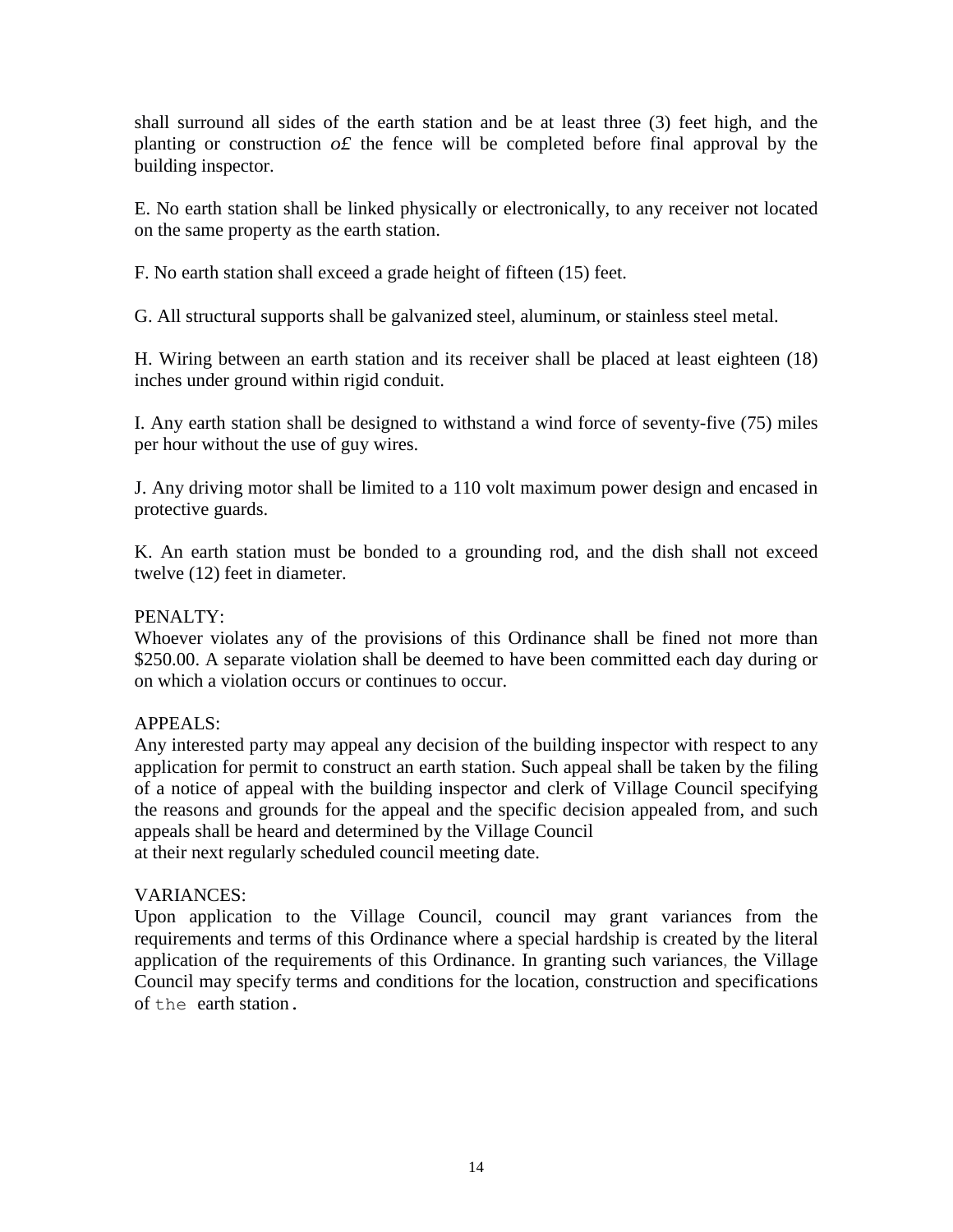# **D. FORECLOSURE REGISTRATION**

# **ORDINANCE NO. 2013-04** - *Adopted May1, 2013*

Procedure for foreclosure registration of vacant properties.

# **A. APPLICATION OF ORDINANCE**

This Ordinance shall apply to all properties located within the Village.

# **B. DEFINITIONS**

- 1. "Person" means a natural person or any legal entity included, but not limited to, a corporation, firm, partnership, trust or association, and the attorney or law firm representing a party initiating a foreclosure action.
- 2. "Vacant" means that no person actually resides in any part of the building or structure on the property, or that no person conducts a lawful business in any part of the building or structure located on the property, or that there is no building or structure on the property.

# **C. NOTICE OF FORECLOSURE FILING**

1. Any person who files a complaint in any court of competent jurisdiction for foreclosure involving real property located with the Village shall notify the Village of the filing of the foreclosure complaint within thirty (30) days after filing of the complaint.

# **D. PERSON RESPONSIBLE FOR MAINTENANCE IN THE EVENT OF FORECLOSURE:**

- 1. If the building or structure on a property that is the subject of a foreclosure proceeding is vacant at the time the foreclosure complaint is filed with a court of competent jurisdiction, then the person filing the foreclosure complaint shall notify the Village in writing of the name, address and contact information for the person who will be responsible for maintaining the property in compliance with all applicable provisions of the Ordinances of the Village.
- 2. If the building of structure on the property that is the subject of a foreclosure proceeding becomes vacant at any time after the foreclosure complaint is filed with a court of competent jurisdiction, then the person filing the foreclosure notice shall notify the Village in writing of the name, address and contact information for the person who will be responsible for maintaining the property in compliance with all applicable provision of the Ordinances of the Village.
- 3. If at any time during the foreclosure proceedings there is a change in the person(s) responsible for maintaining the property, then the person filing the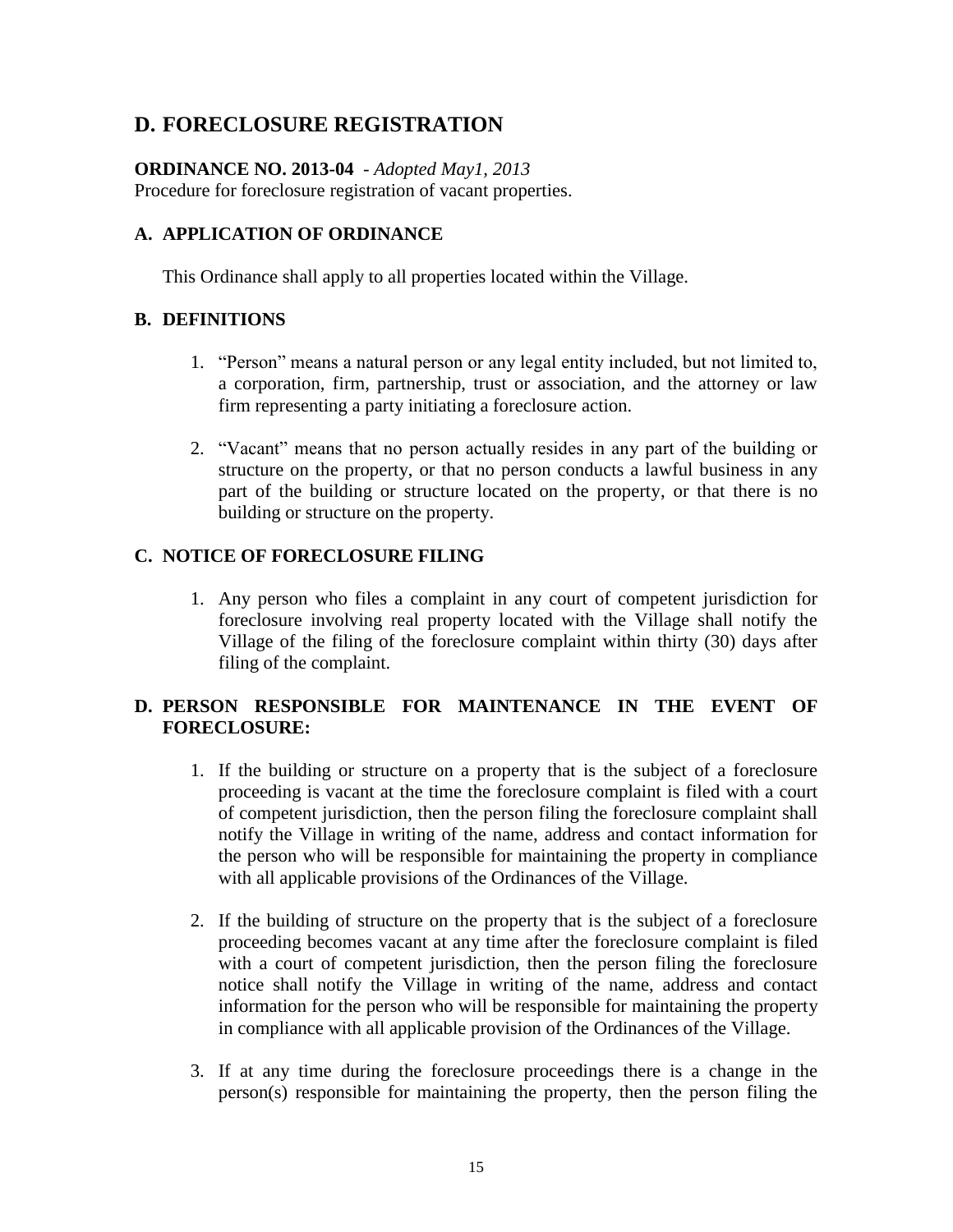foreclosure complaint shall notify the Village in writing of the name, address and contact person who will, or who has, assumed responsibility for maintaining the property within ten (10) business days of the changes.

# **E. PENALTY**

Whoever fails to file any of the foregoing notices with the Village as required by this Ordinance shall be deemed guilty of an unclassified misdemeanor and subject to a fine of five hundred dollars (\$500.00). Each day during which non-compliance continues shall constitute a separate offense.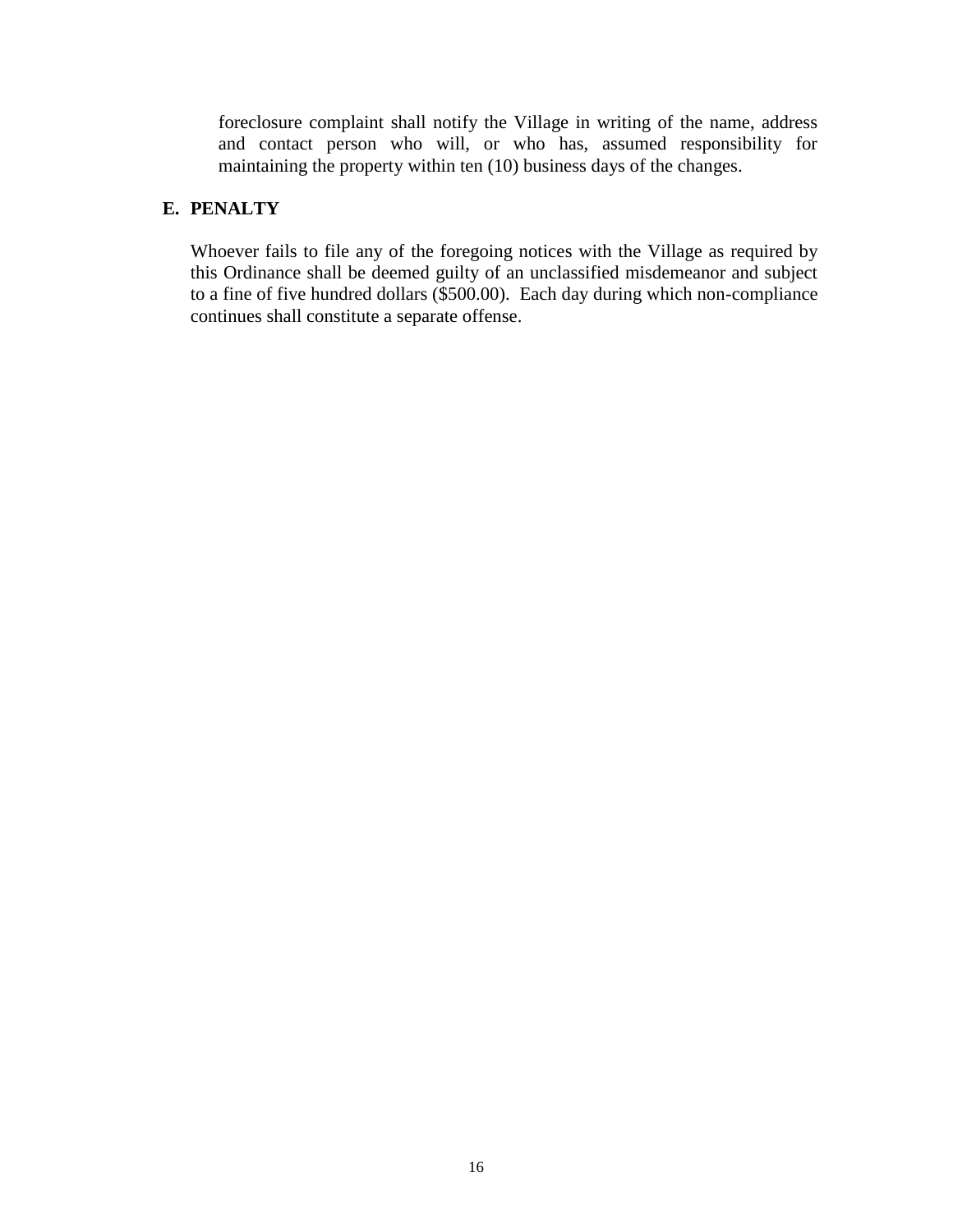#### **VILLAGE OF GLORIA GLENS PARK MEDINA COUNTY, OHIO**

# **NOTIFICATION OF FORECLOSURE FILING**

Ordinance No. \_\_\_\_\_\_\_\_\_ of the Village of Gloria Glens Park requires a party who files a foreclosure action for any property located within the Village to provide the Village with notice of the foreclosure, and the following information within thirty (30) days after the filing of the complaint.

Whoever fails to file Notice of the Foreclosure or fails to identify the person responsible for such property is guilty of an unclassified misdemeanor and subject to a fine of Five Hundred Dollars (\$500.00).

#### **COURT INFORMATION**

|                            | Is Structure Occupied: _______ YES ______ NO |                             |
|----------------------------|----------------------------------------------|-----------------------------|
|                            |                                              |                             |
|                            |                                              |                             |
|                            |                                              |                             |
| PROPERTY OWNER INFORMATION |                                              |                             |
|                            |                                              | Name(s)                     |
|                            |                                              |                             |
|                            |                                              | Phone: Email: Email: Email: |
| PROPERTY DESCRIPTION       |                                              |                             |
|                            |                                              |                             |
|                            |                                              |                             |
|                            |                                              |                             |
|                            | Industrial                                   |                             |

# **INDIVIDUAL RESPONSIBLE FOR MAINTENANCE\*\***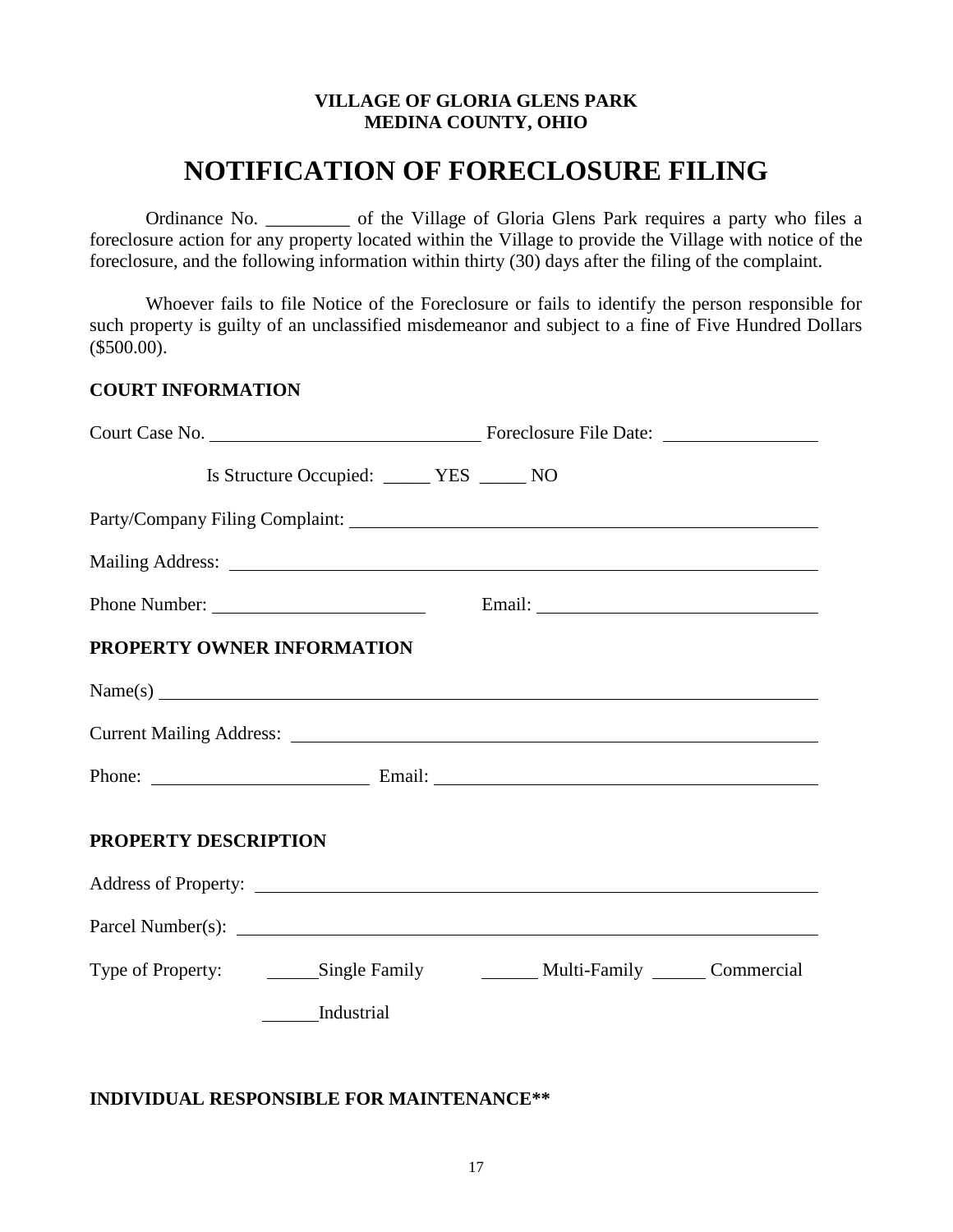| Name:    | Company: |  |
|----------|----------|--|
| Address: |          |  |
| Phone:   | Email:   |  |

\*\*If the property subsequently becomes vacant or if the individual responsible for maintenance changes, the person who filed the foreclosure complaint shall notify the Village of the name, address, telephone number and contact information for the person who will be responsible for maintaining the property within ten (10) days of the change.

# **VACANT BUILDING PLAN**

| $($ $)$ | Demolition              |
|---------|-------------------------|
|         | ( ) Secure and maintain |
|         |                         |
|         | $(\ )$ Other – Explain: |
|         |                         |

I certify that the information given herein is true and complete to the best of my knowledge.

I understand that any false or misleading information may subject me to prosecution under Ohio Revised Code §2921.13.

Signature Date

Print Name Email

Address Fax Number

Telephone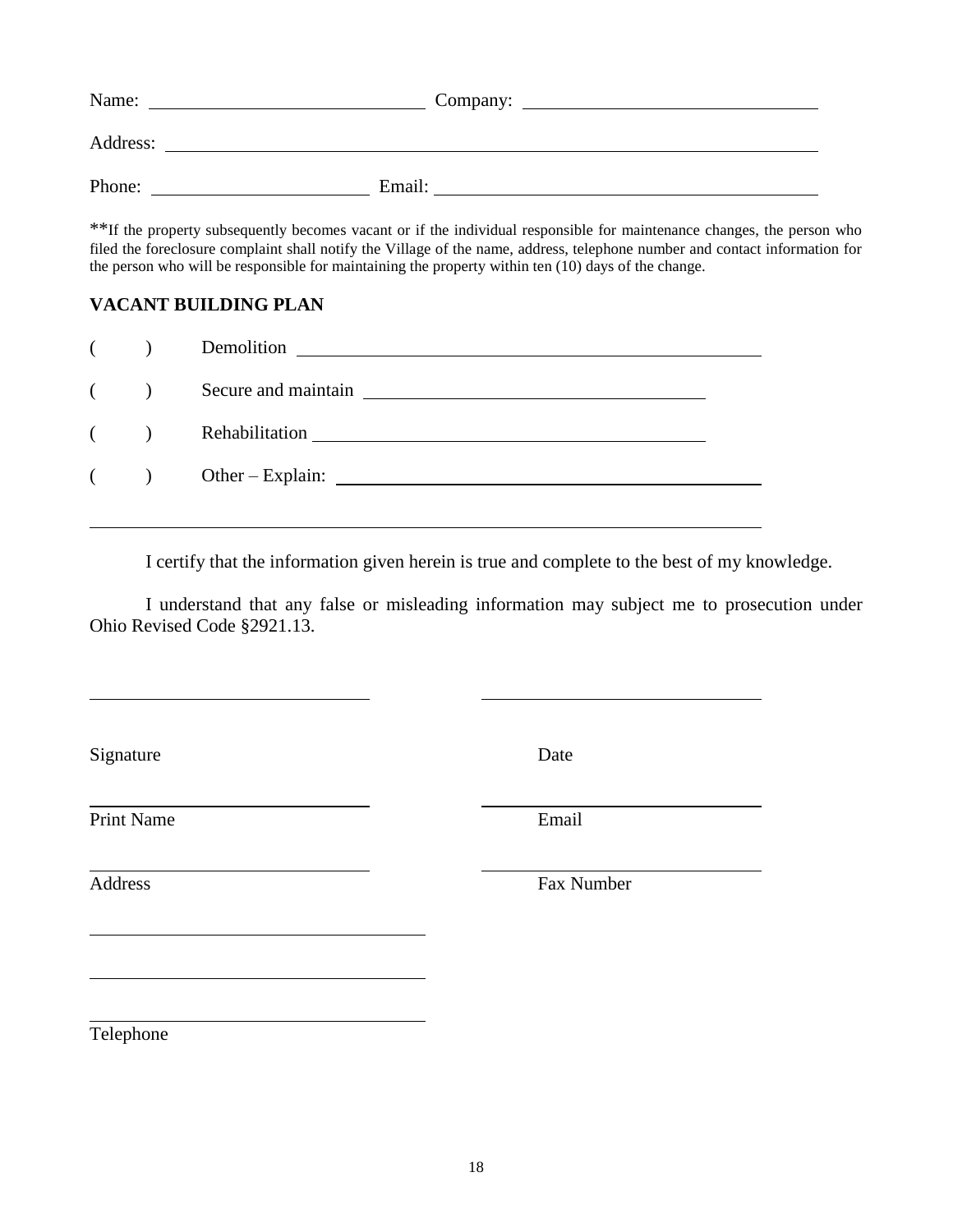# **E. CLANDESTINE DRUG LABS**

#### **ORDINANCE NO. 2013-05 -** *Adopted May 1, 2013*

Provides for recovery of costs of abatement and clean-up of hazardous conditions and materials in clandestine drug labs.

# **A. DEFINITIONS**

- 1. CHEMICAL DUMPSITE means any place or area where chemicals or other waste materials used, intended to be used, or produced in a clandestine drug lab have been located.
- 2. CLANDESTINE DRUG LAB means a location used for the unlawful manufacture or attempt to manufacture controlled substances.
- 3. CLANDESTINE DRUG LAB SITE means any place or area where law enforcement has determined that conditions associated with the operation of a clandestine drug lab exist. A clandestine drug lab site may include residential, commercial, industrial or institutional structures, accessory buildings, accessory structures, motor vehicles, a chemical dumpsite or any land.
- 4. CONTROLLED SUBSTANCE means a drug, compound, mixture, preparation, or substance included in schedules "I" through "V" of Ohio Revised Code §3719.41 or as amended from time to time. The term does not include distilled spirits, wine, malt beverages, intoxicating liquors or tobacco.
- 5. EXPENSE means any expense incurred due to the use of employees, materials, and/or equipment of the Village or its agent to investigate, mitigate, minimize, remove or abate any hazardous condition.
- 6. HOUSEHOLD HAZARDOUS WASTES means waste generated from a clandestine drub lab. Such wastes shall be treated, stored, transported or disposed of in a manner consistent with all federal, state and local regulations.
- 7. MANUFACTURE means the production, cultivation, quality control, and standardization, by mechanical, physical, chemical or pharmaceutical means, packing repacking, tableting, encapsulation, labeling, relabeling, filling, or by other process, of controlled substances. This does not include manufacturing which occurs in a pharmacy or a licensed pharmaceutical manufacturing facility.
- 8. OWNER means any person, firm or corporation who along or jointly or severally with others has legal title to any land, buildings, or structures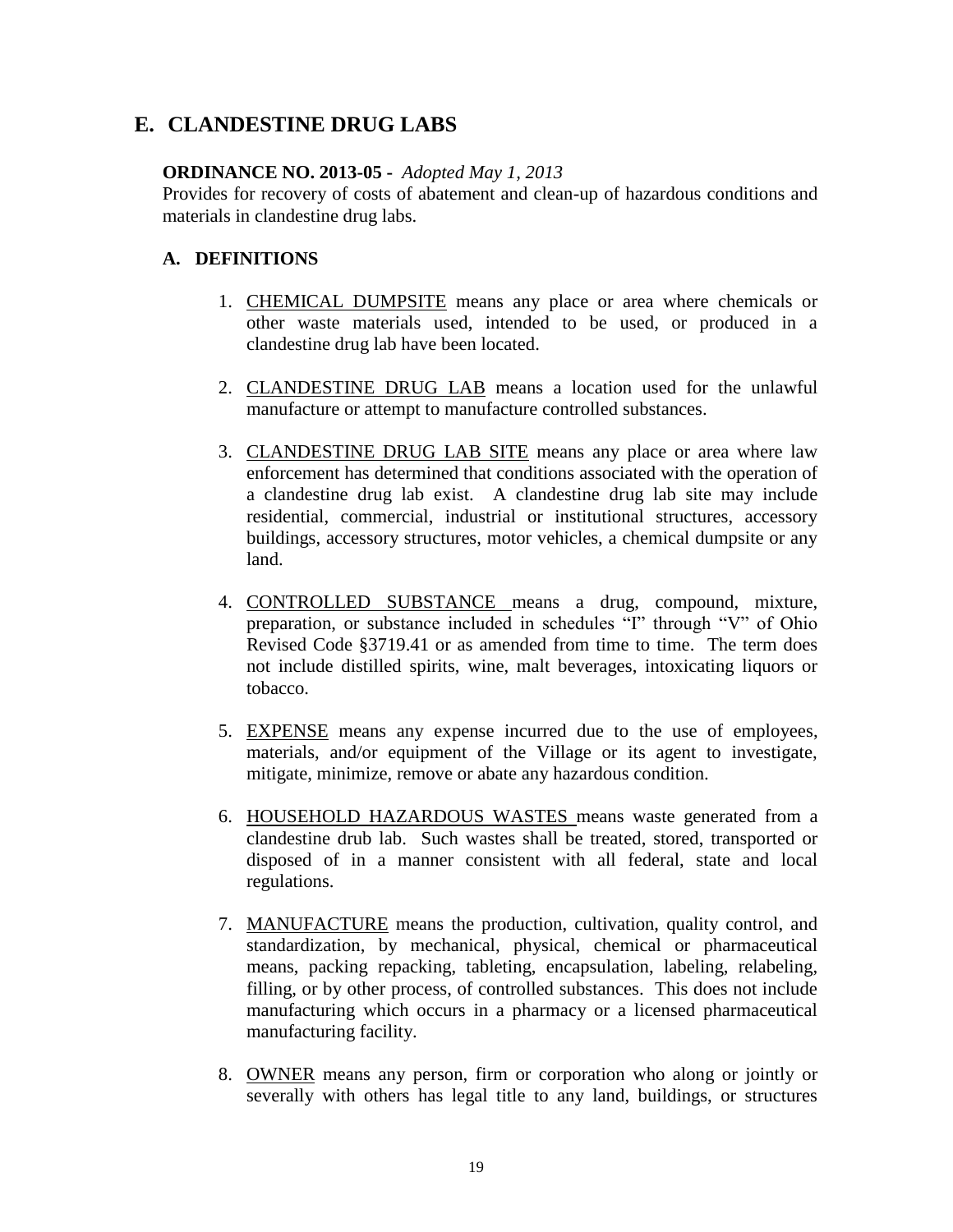associated with a clandestine drug lab site or chemical dumpsite, with or without accompanying actual possession thereof. Owner also includes vendor or vendee under a land contract, whether recorded or not, or the executor, executrix, administrator, Administratrix, trustee, or guardian of the estate of either the person with legal title or the land contract vendor or vendee.

## **B. NOTICE AND ORDER TO OWNER**

Where a law enforcement officer determines that an emergency condition caused by hazardous conditions associated with a clandestine drug lab site or chemical dumpsite exists, the Village may dismantle and dispose of drug processing apparatus and/or chemicals. Upon identification of such emergency condition, a law enforcement officer or other representative of the Village shall serve written notice to the owner, agent, lessee, occupant, tenant or other person in charge of the premises that an emergency condition exists and ordering that the cost of abating the emergency condition be paid to the Village. The Notice and Order shall be served by personal service to both an occupant of the property and the owner of the property, or if personal service is not accomplished, then by posting in a conspicuous location at the property affected and mailing, by regular mail, to the address of the affected property if there is a dwelling thereon and to the property owner at the location to which the Auditor mails the tax bill for the property affected.

# **C. REQUEST FOR HEARING**

Any person affected by any Notice and Order to pay the cost of abating an emergency condition may request and shall be granted a Hearing on the matter before the Mayor of the Village or his/her designee. The person shall file, in the office of the Mayor a written request for a Hearing and shall set forth the name, address and phone number of the appellant and a brief statement of the grounds for the Hearing and appeal from the Notice and Order to pay the cost of abating the emergency condition. Requests must be filed within seven (7) days after the Notice and Order is personally served, mailed or posted, whichever occurs first and shall be accompanied by a non-refundable deposit of fifteen dollars (\$15.00).

- 1. On receipt of the Request for Hearing, the Mayor or his designee shall set a time and place for a hearing. Written notice of the hearing shall be sent by regular mail to the address provided by appellant in the **Request for**  Hearing. The Hearing shall be held within a reasonable time after a request has been filed.
- 2. At the Hearing, the appellant shall be given an opportunity to be heard and to show cause why the Notice and Order should be modified or dismissed. The failure of the appellant or his/her representative to appear and present his position at the hearing shall be grounds for dismissal of the request.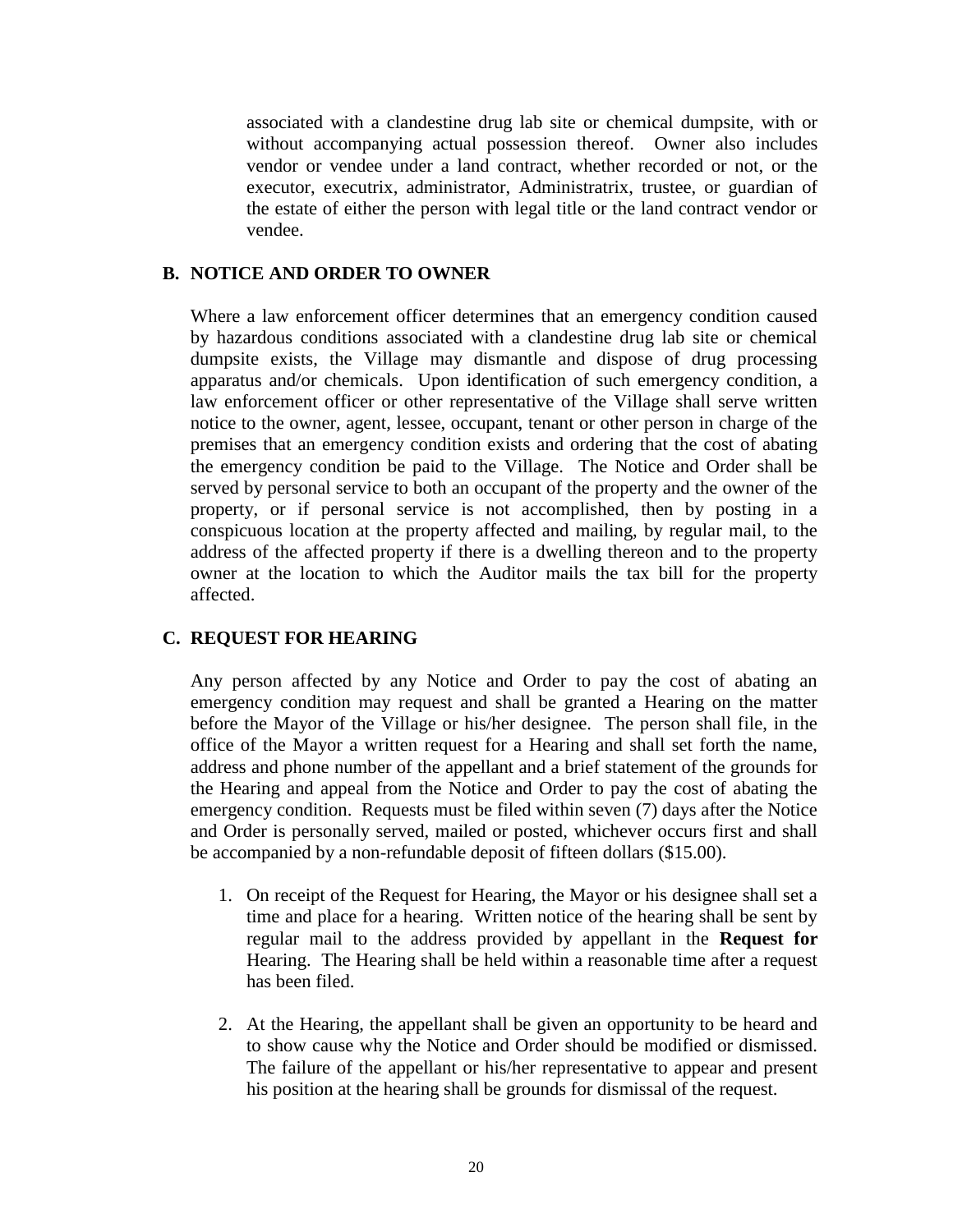- 3. Upon consideration of the evidence presented at the hearing, the Mayor or his/her designee may affirm, disaffirm, modify or dismiss the Notice and Order. The appellant shall be notified forthwith in writing of the decision.
- 4. Any person aggrieved by the decision of the Mayor of his/her designee may seek Court review of the decision pursuant to the Ohio Revised Code.

#### **D. EXPENSES AND LIEN**

All expenses incurred to remedy the emergency condition by the Village together with an administrative charge and/or fine, as described below, shall be reported to the Clerk/Treasurer or Fiscal Officer of the Village who shall mail a statement thereof to the owner of the property, if his address is known. If after thirty (30) days, the amount remains unpaid, the Fiscal Officer shall certify the total amount of the expense, the name of the owner of the land, and a sufficient description of the premises, to the Auditor of the County, to be entered upon the tax duplicate, to be a lien on the land to be collected as other taxes and assessments and returned to the Village pursuant to R.C. §731.54. In addition to the actual expenses described above, the owner of the premises must pay an administrative charge to be set by Village Council.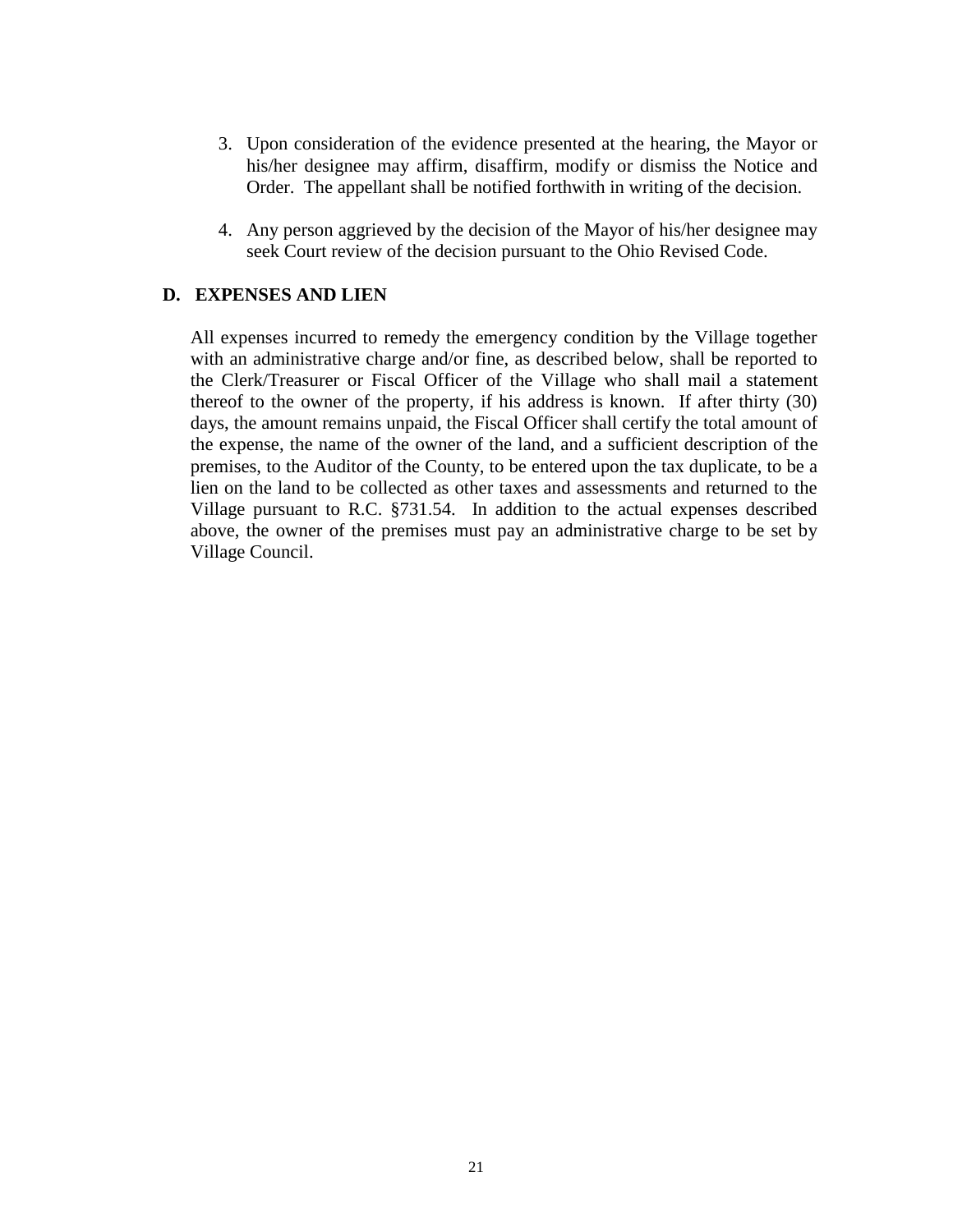# **IV. GRASS, WEEDS, TREES**

# **A. Excessive Growth**

# **ORDINANCE NO. 2000-08**

Regulates excessive plant growth and provides for cutting and collection of costs

SECTION I: The following is adopted by the Village of Gloria Glens Park, Medina County, Ohio:

# A. **PROHIBITED GROWTH**

No grass, weeds, underbrush or other plant growth shall be permitted on any lot within the Village in a height in excess of eight (8) inches. Any such vegetative growth is hereby declared to be a public nuisance subject to abatement by action of the Village. Prohibitive plant growth hereunder shall not include trees, ornamental shrubs, cultivated flowers or gardens.

# B. **NOTICE TO CUT**

Upon notice to the Village that vegetative growth on a lot within the Village exceeds the limitations set forth in the preceding paragraph, the Mayor, Zoning Inspector or any law enforcement officer acting on behalf of the Village shall cause notice to be given to the owner, agent, tenant, or other occupant having charge of such land that the same must be cut and removed from the lot within seven (7) days after the date of service of the notice. The notice may be served by any of the following methods: Sending the same by Certified U.S. Mail to such owner, agent, tenant, or occupant, personal delivery of the notice to such party, or, in the event the party cannot be located, by publishing notice once in a newspaper of general circulation in the Village, or posting the property with a notice by affixing the notice to a building, stake, tree or fence located on the property.

# C. **FAILURE TO CUT**

If the owner, agent, tenant or other occupant having charge of such land fails to comply within seven (7) days of the date of service of such notice as provided herein, the Village may cause the vegetative growth to be cut and removed from the lot and may employ or contract for the necessary labor to perform such work or cause it to be done by an appropriate Village employee.

# D. **COLLECTION OF COSTS**

All expenses incurred for cutting and removing such vegetative growth together with an administrative charge of One Hundred Dollars (\$100.00) shall be billed to the owner, agent, tenant, or other occupant having charge of such land at such party's last known address. If, after thirty (30) days, such amount remains unpaid, the Mayor shall certify the total amount of the expenses and administrative charge, the name(s) of the owner of the land and a sufficient description of the premises to the Medina County Auditor, so that the same may be entered on a tax duplicate and be a lien on the land from the date of entry and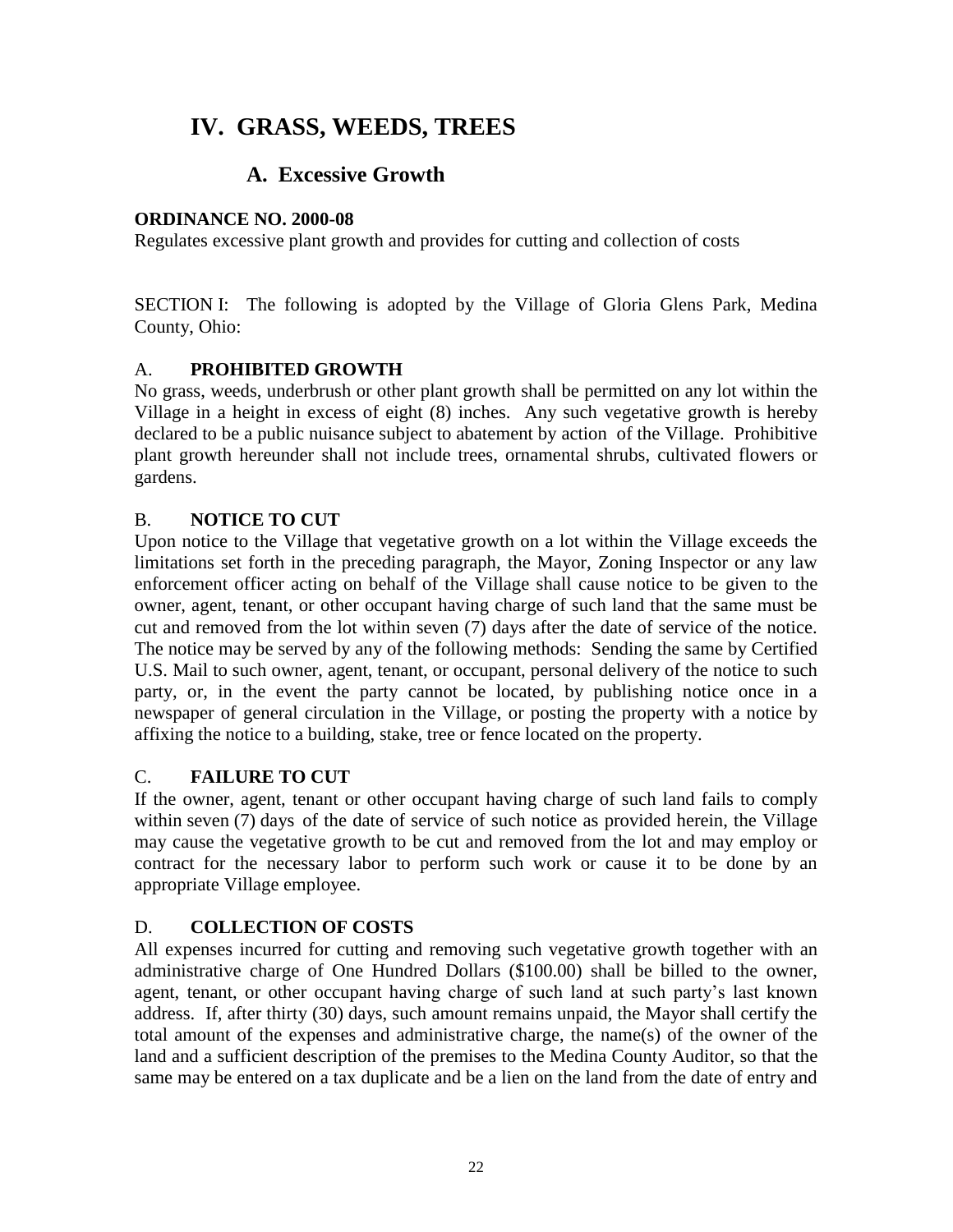collected in the same manner as other taxes and assessments and returned to the Village pursuant to Sections 715.261 and 731.54 of the Ohio Revised Code.

# E. **PENALTIES**

Violation of Paragraph A of this Ordinance shall be a minor misdemeanor. Each day's continuation of such violation may be considered a separate offense.

SECTION II: Section 310(A) of the Village Zoning Ordinance, Number 1988-3, is hereby repealed.

# **B. Nuisance**

# **ORDINANCE NO. 1998-003**

Certain conditions in connection with trees, plants, and shrubs to be nuisances.

## NUISANCES IN CONNECTION WITH TREES, PLANTS AND SHRUBS

- A. The following acts, things and conditions done or existing within this Village are declared to constitute nuisances:
	- 1.Any tree upon any street or public place or so near thereto as to permit the roots of the tree to penetrate through or to disrupt the surface of the roadway or berm.
	- 2.Any tree, plant or shrub, wherever located within the Village, infected with any parasite, insect, fungus or pest, which may be communicated to any other tree, plant or shrub.
	- 3.Any tree which has fallen or is in such condition as is likely to fall on any public or private property, including the property upon which it is situated.
	- 4.Any tree, plant or shrub, including existing hedges, whose branches or trunk obstruct or impede traffic or visibility on any street or public place, branches surface thereof shall be deemed prima-facie to obstruct or impede traffic thereon.
- B. Whenever in the opinion of the Zoning Inspector any of the nuisances defined in this Ordinance exists, the Zoning Inspector shall notify the owner of the property on which said nuisance is located by written notice to abate the nuisance within the time period stated in the notice by the Zoning Inspector.
- C. If the property owner fails to abate and correct the nuisance within the time period prescribed by the Zoning Inspector pursuant to the notice, the Zoning Inspector shall cause the same to be corrected and abated at the Village's expense and bill such amount to the property owner. If payment is not made by the property owner of such expense within thirty (30) days thereof, the Zoning Inspector shall certify the same as a lien to the Medina County Auditor on behalf of the Village of Gloria Glens so that the cost shall be payable on the tax bill of the owner.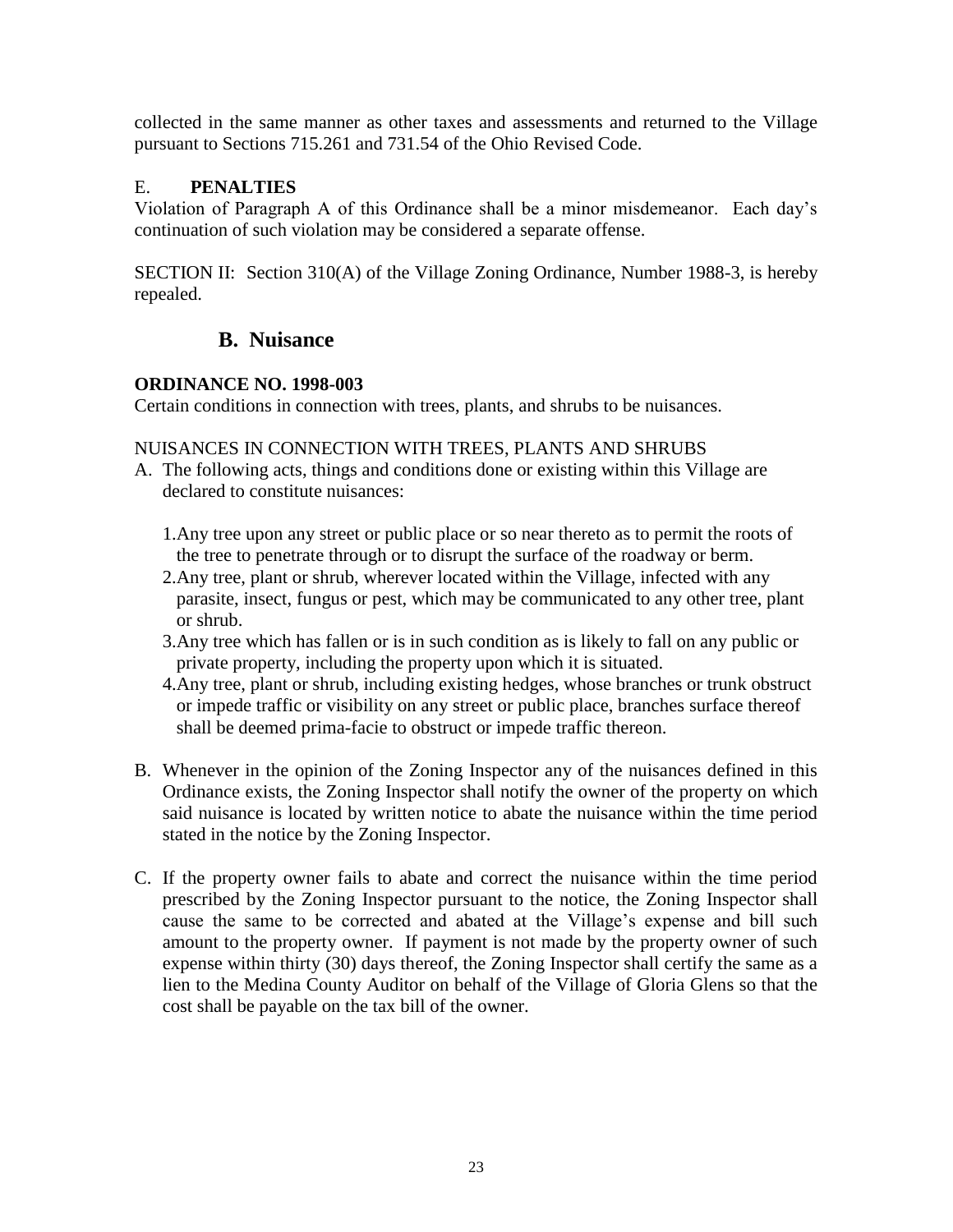# **V. NOISE**

## **ORDINANCE NO. 1998-005**

Prohibiting use of unreasonable sound amplifying devices

#### USING UNREASONABLE SOUND AMPLIFYING DEVICES.

(a) No person shall generate or permit to be generated unreasonable noise or loud sound which is likely to cause inconvenience or annoyance to persons of ordinary sensibilities by means of a radio, phonograph, television, tape player, compact disc player, loud speaker or any other sound amplifying device or by a horn, drum, piano or other musical or percussion instrument.

It is prima facie unlawful for a person to generate or permit to be generated sound by the above described devices or instruments in the following circumstances:

- (1) On private property between the hours of 11:00 p.m. and 8:00 a. m. where the sound is audible more than sixty (60) feet from the source of the sound; or
- (2) On a street, highway in the public right of way or any public or private property used by the public for purposes of vehicular travel or parking in this Municipality, where the sound is audible sixty (60) feet from the device generating the sound. Persons in possession of a current permit or activities of a school are exempt from the provisions of this subparagraph.
- (b) No person, being the owner, or person in possession of a premises or person in control of the premises by reason of employment, agency or otherwise whether such ownership, possession or control is exclusive or joint, shall permit a violation of this section.
- (c) Warning and alarm devices which have the purpose of signaling unsafe or dangerous situations or calling for police are exempted from the prohibitions of this section when used for such purposes.
- (d) Whoever violates this section is guilty of using unreasonable sound amplifying devices, a minor misdemeanor, except that if the offender persists in this violation after reasonable warning or request to desist, using unreasonable sound amplifying devices is a misdemeanor of the fourth degree.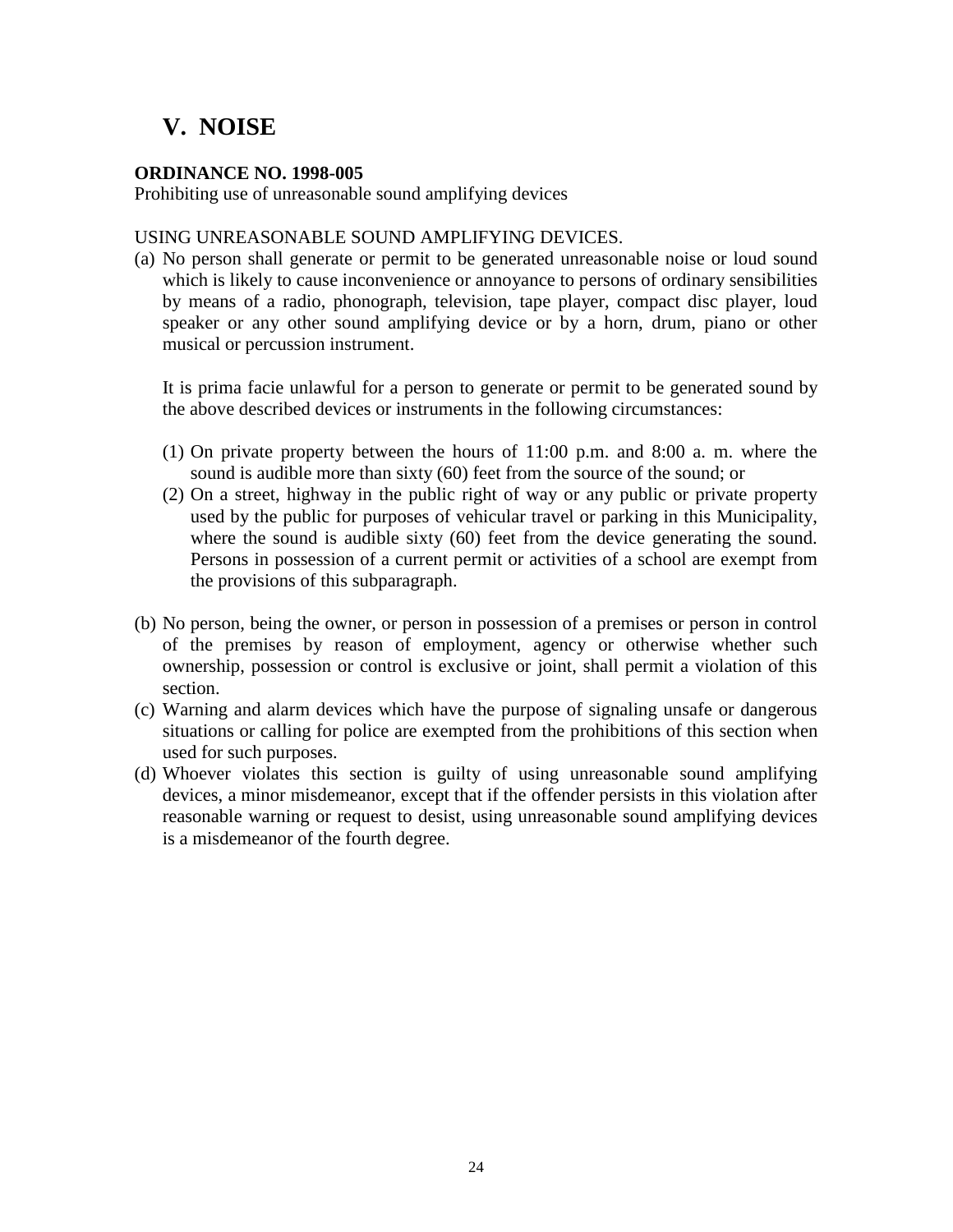# **V. PARKING**

# **A. Non-Auto**

# **ORDINANCE NO. 1996-8**

*[Amends Ord. No. 1990-4 regulating parking of vehicles other than automobiles.]*

## PARKING OF VEHICLES OTHER THAN AUTOMOBILES WITH THE VILLAGE

The following vehicles or trailers may not be parked upon any of the streets within the Village, or upon any property within the Village, including Village property, except during loading and unloading of the vehicle or trailer:

- 1. Trucks, other than pick-up trucks or vans.
- 2. Buses
- 3. Commercial trailers
- 4. tractor-trailers

No mobile home, house trailer, recreational vehicle, camper or other vehicle may be used as a residence or overnight accommodation.

No utility services including electric, sewer or water, may be connected to a mobile home, house trailer or recreational vehicle parked in the Village except for loading and unloading of the same.

Whoever violates any provision of this Ordinance shall be guilty of a minor misdemeanor and subject to a fine of nor more than \$100.00. For purposes of violations of this Ordinance, each day that such offense continues may constitute a separate offense.

# **B. Violations and Fines**

# **ORDINANCE NO. 2008-01**

Regulates parking and Schedule of fines

SECTION I: Pursuant to Ohio Revised Code §4521.02(A) Village Council hereby specifies that violations of all regulatory Ordinances governing parking within the territorial limits of the Village of Gloria Glens Park shall not be considered criminal offenses, that a person who commits violation of any of the following Ordinances shall not be arrested as a result of the commission of the violation, and that such violations shall be handled according to the provisions of Chapter 4521 of the Ohio Revised Code.

SECTION II: Pursuant to §4521.02(A) and (C) of the Ohio Revised Code, the following schedule of fines for violation of the foregoing Parking Ordinances in the Village is hereby established: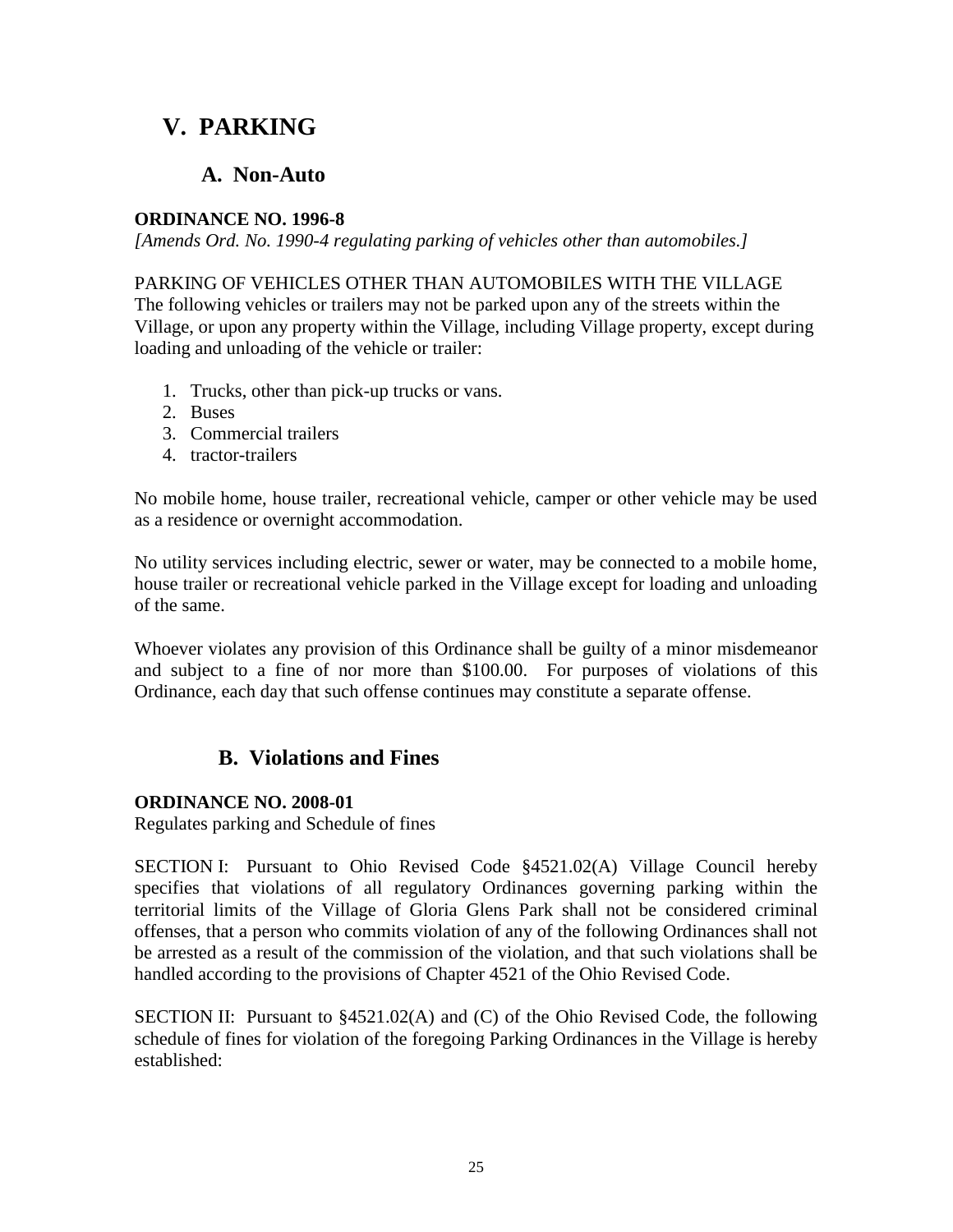A. If sent to the Traffic Violations Bureau and postmarked no later than two (2) business days after the date of the offense: \$ 20.00; and

B. If paid or postmarked more than two (2) business days after the date of the offense: \$ 30.00.

SECTION III: Pursuant to §4521.02(B) of the Ohio Revised Code, any vehicle found standing or parked in violation of the foregoing Ordinances regulating parking within the Village may be impounded or immobilized as provided by law.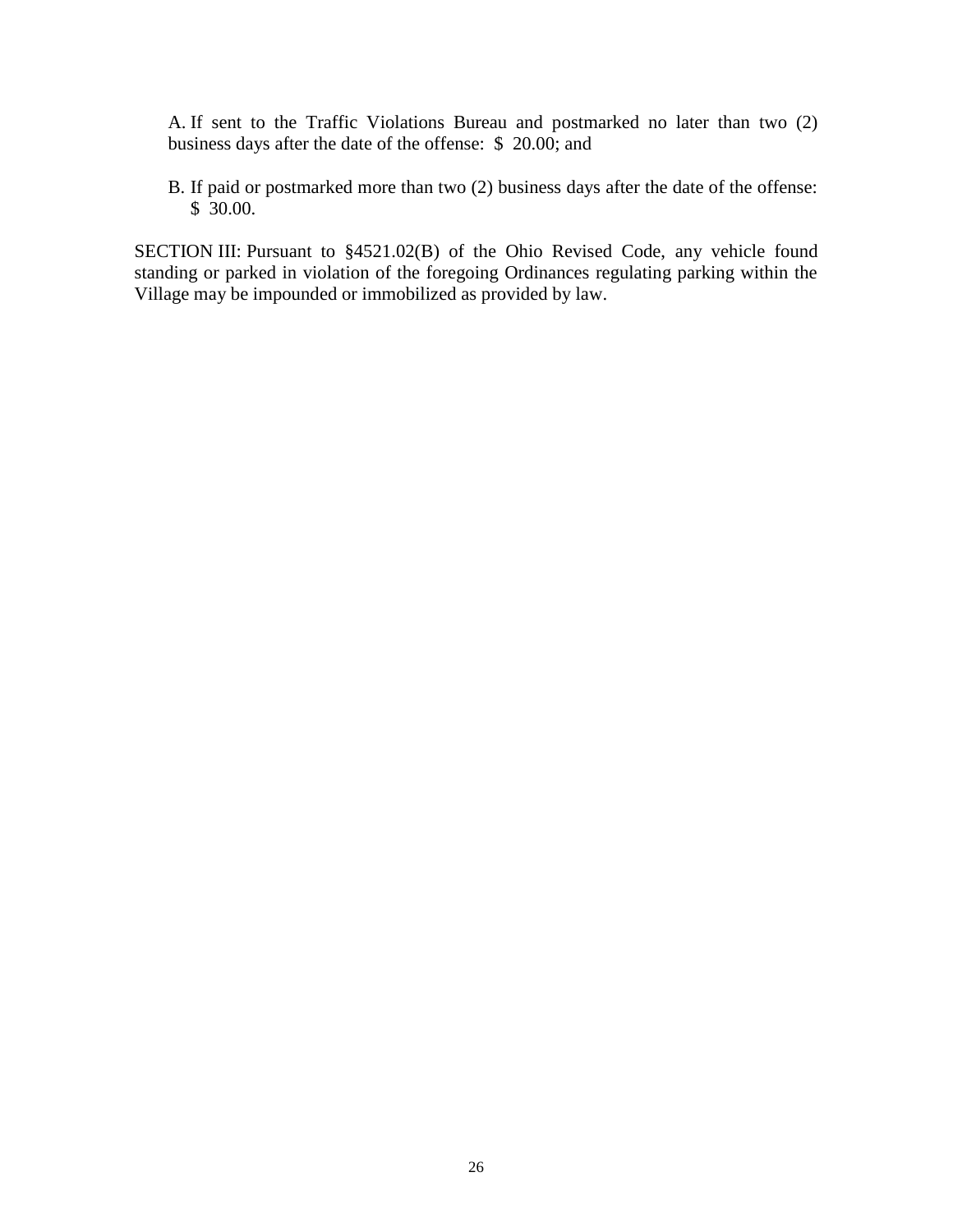# **VII. PARKS AND RECREATION**

# **A. Age Limits**

## **ORDINANCE NO. 1996-06**

Imposes age limit for use of Kiddie Park

Section I: Use of the "Kiddie Park" in the Village containing the wooden jungle gym located in the northwest corner of the Village basketball court/tennis court area shall hereby be restricted to minors of the age of twelve (12) years and under.

Section II: Violation of this Ordinance shall be a minor misdemeanor for the first offense and a misdemeanor of the fourth degree for any subsequent offense.

# **B. Curfew**

## **ORDINANCE NO. 1995-5**

Curfew for minors *[Amends Ord. No. 1982-5]*

SECTION 1: That Ordinance No. 1982-5 of the Village of Gloria Glens, Ohio, shall be amended and replaced by the following, relative to establishing a curfew:

# CURFEW FOR MINORS

- (A) Definitions For the purpose of this ordinance, the following terms, phrases, words or their derivations, have the meanings given herein:
	- (1) "Minor" means any person less than eighteen (18) years of age.
	- (2) "Parent" means any person having legal custody of a minor;
		- a. As a natural or adoptive parent, or
		- b. As a legal guardian, or
		- c. As a person to whom legal custody has been given by court order.

(3) "Public place" means any street, highway, alley or right-of-way, to include sidewalks; any park, playground, ground, place or building open to the public, including parking lots and other areas adjacent thereto; and any vacant lot or land or, without the consent of the owner, any private property.

(4) "Time of night" referred to herein, is based upon the prevailing standard of time, generally observed at that hour by the public in the Municipality.

(5) "Year of age" continues from one birthday, such as the seventeenth to, but not including the date of the next, such as the eighteenth birthday, making it clear that seventeen or less years of age is herein treated as equivalent to the phrase "under eighteen years of age".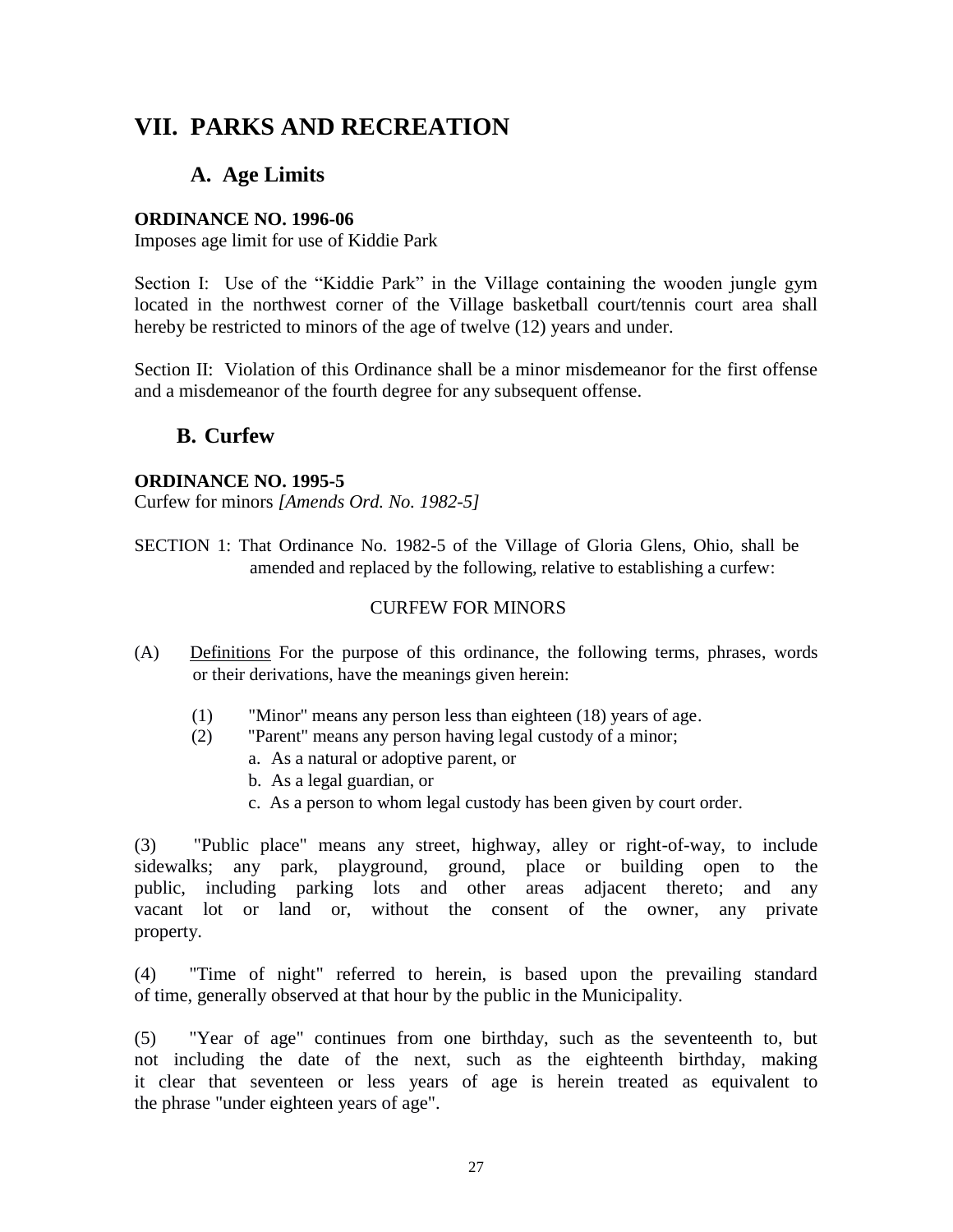(B) Curfew Hours: No minor shall be in or upon any public place between 11 :00 p.m. and 5:30 a.m.

(C) Penalty for Minor: Any minor violating the provisions of this section shall be guilty of curfew violation, a minor misdemeanor for the first offense. If the offender has been previously convicted of curfew violation, all subsequent violations of this ordinance are a misdemeanor of the fourth degree.

#### (D) Adult Responsibility:

(1)(a) No parent having legal custody of a minor shall knowingly permit, or by . inefficient control allow such minor to be in or upon any public place under circumstances not constituting an exception to, or otherwise beyond the scope of this chapter. "Knowingly" includes knowledge which a parent should reasonably be expected to have concerning the whereabouts of a minor in that parent's legal custody. It is intended to continue to keep neglectful or careless parents up to a reasonable community standard of parental responsibility through an objective test. It shall, a fortiori, be no defense that a parent was completely indifferent to the activities or conduct or whereabouts of such minor.

(1)(b) It shall be an affirmative defense to this section that such parent has within thirty (30) days preceding the alleged violation, filed or caused to be filed, a complaint against such minor under Ohio Revised Code 2151.27.

(2) No responsible adult person eighteen years of age or older shall be in the company of any minor under the age of eighteen in or upon any public place during the hours specified in Section (B) hereof unless such adult has permission from such minor's parent to be in the company of said minor during such hours.

(E) Penalty for Adult. An adult who violates this section is guilty of a minor misdemeanor for the first offense and a misdemeanor of the fourth degree for each subsequent offense. These charges may be filed in either the Village Mayor's Court, Wadsworth Municipal Court, or Medina County Juvenile Court, at the Village's discretion.

(F) Exceptions: In the following exceptional cases it shall be a defense, and a minor in or upon a public place during the nocturnal hours for which this Ordinance is intended to provide the maximum limits of regulation, shall not be considered in violation of this chapter:

1. When accompanied by a parent of such minor.

2. When accompanied by an adult authorized by a parent of such minor to take the parent's place in accompanying the minor for a designated period of time and purpose within a specified area.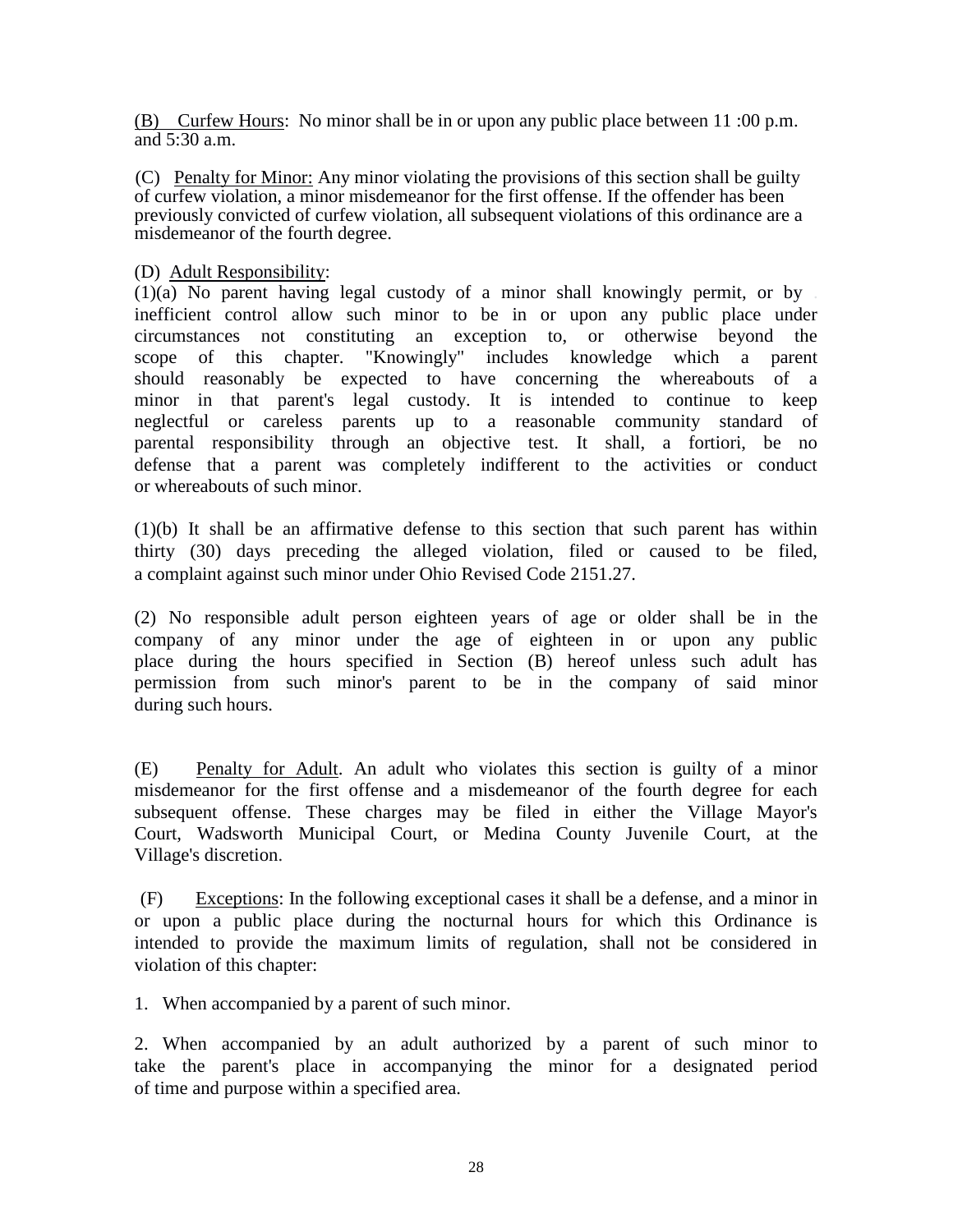3. When exercising First Amendment rights protected by the United States Constitution, such as the free exercise of religion and freedom of speech.

4. In case of reasonable necessity after such minor's parent has communicated to the Mayor or police officers acting for the Village the facts establishing such reasonable necessity and designating the minor's proposed location, route, purpose, and the period of time the minor will be in or upon a public place.

5. When returning home by a direct route from, and within thirty minutes of, the termination of verifiable employment or participation in an official school or religious activity.

#### **ORDINANCE NO. 1996-12**

Establishes time limits and curfew for use of Village grounds and facilities

Section I: Village grounds and facilities will be subject to a time limitation for use and curfew as follows:

- a. The Village Town Hall shall be vacated by 1:00 a.m. each day.
- b. The Village basketball court, tennis court, Kiddie Park, and other recreational facilities on Village Lots NO. 381, 382, and 383, and all Village picnic areas shall close at sunset each day and remain closed until dawn of the following day, every day of the wee.
- c. These grounds and facilities are for the use of Village residents only. This restriction does not apply to public meetings in the town hall.

Section II: Any person on such property or using such property for any purpose in violation of these closing and curfew times will be considered in violation of this Ordinance and such violation shall be a minor misdemeanor.

# **C. Lake Area Access Restrictions; Parking in Lake Access and Southwest Park Areas**

#### **ORDINANCE NO. 2009-09**

Regulates use of parking lot, beach, playground, park area, island, boat docks and other structures on Village Lot No. 643, amended by Ordinance No. 2014-09 adopted June 4, 2014, amended by Ordinance No. 2017-04 on 11/1/17.

SECTION I: The following restrictions apply to the fenced-off property known as the "beach and playground" on Village Lot No. 643:

A. Access to these areas is restricted to members of the Gloria Glens Association and their guests provided the guest is with an adult Association member.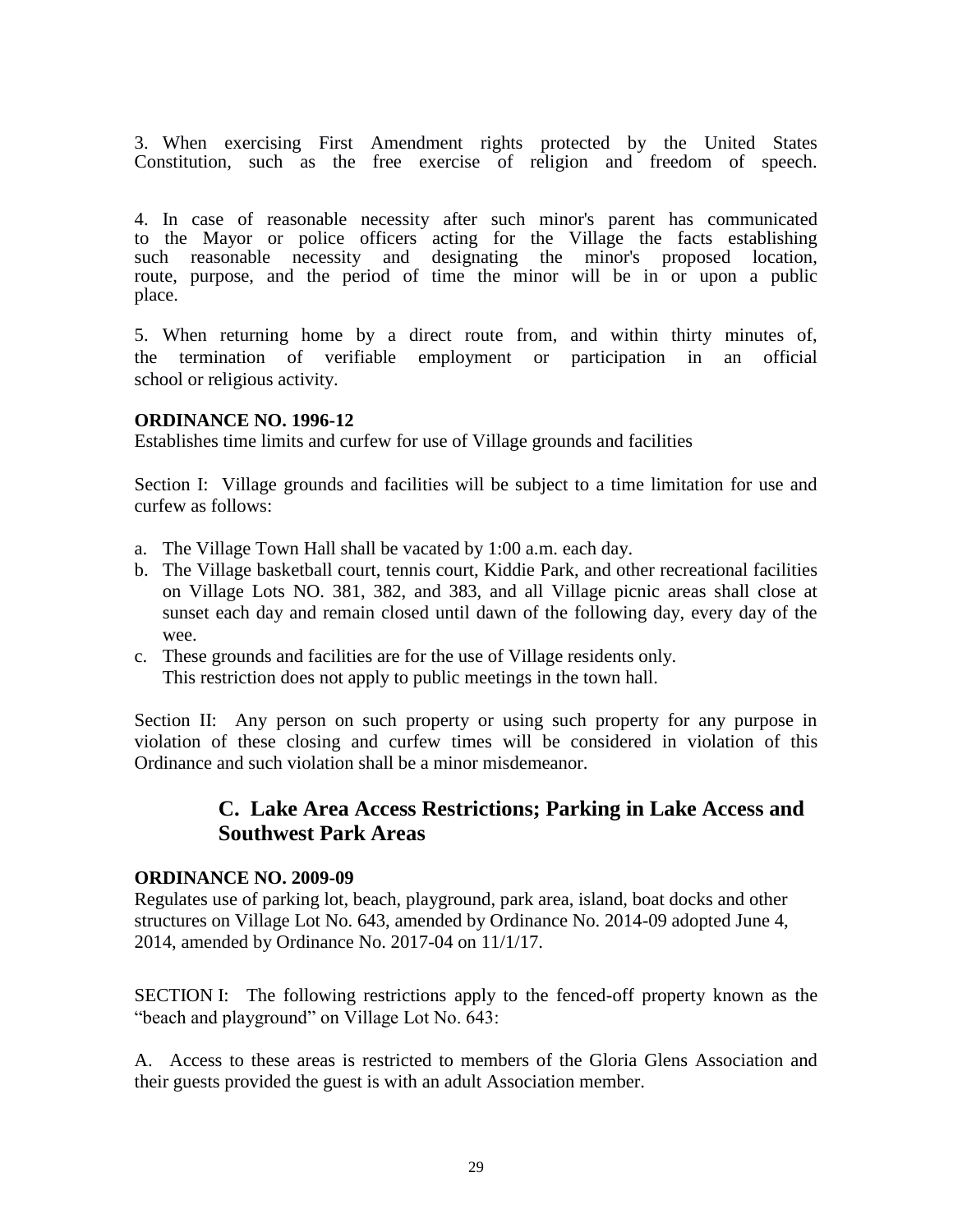B. Any person entering this property who is not a member of the Gloria Glens Association or such a guest may be prosecuted for criminal trespass or other applicable violation of law.

SECTION II: [*Amended by Ordinance No. 2014-09 on 6/4/14*] The following regulations will govern use of the parking lot, park area, island, boat docks and other structures located on Village Lot No. 643 and the Southwest Park Area of the Village known as Lot 646:

A. No parking is allowed in any portion of these areas other than the designated parking lots on the areas.

B. In the parking lots, parking is allowed only if a proper permit is displayed upon the vehicle.

C. Parking violators on the areas may be subject to citation, impoundment, or towing of the vehicle in violation.

Section II of Ordinance No. 2009-09 as amended by Ordinance No. 2014-09 is hereby amended to add the following subsection:

D. Access to all of these areas is restricted to Village residents and their guests, provided that any guest must be accompanied by an adult Village resident while on the property. Any person using this property in violation of these restrictions may be subject to prosecution for criminal trespass and otherwise as provided by law.

E. No trailers of any kind may be parked on the areas governed by this Section II. [*Adopted Ordinance No. 2017-04, 11/1/17*]

SECTION III: The beach, playground, parking lot, park area, island, boat docks and all other structures and landmasses on Village Lot No. 643 are restricted access properties and there is not allowed any public beach access, dock access, lake access, boat access, fishing or parking and anyone using the property in violation of these terms may be subject to prosecution for criminal trespass or otherwise as provided by law.

SECTION IV: The Mayor of the Village shall cause appropriate signs to be erected on the foregoing property providing notice of these restrictions and restrictions.

# **D. Recreational Properties**

# **ORDINANCE NO. 1996-11**

Regulates use of certain Village recreational properties

Section I: The use of Village recreational facilities on Lots NO. 381, 382, and 383 in the Village at the intersection of Playland Parkway, Dawnshire Drive and Lake Roads, shall be restricted to the following: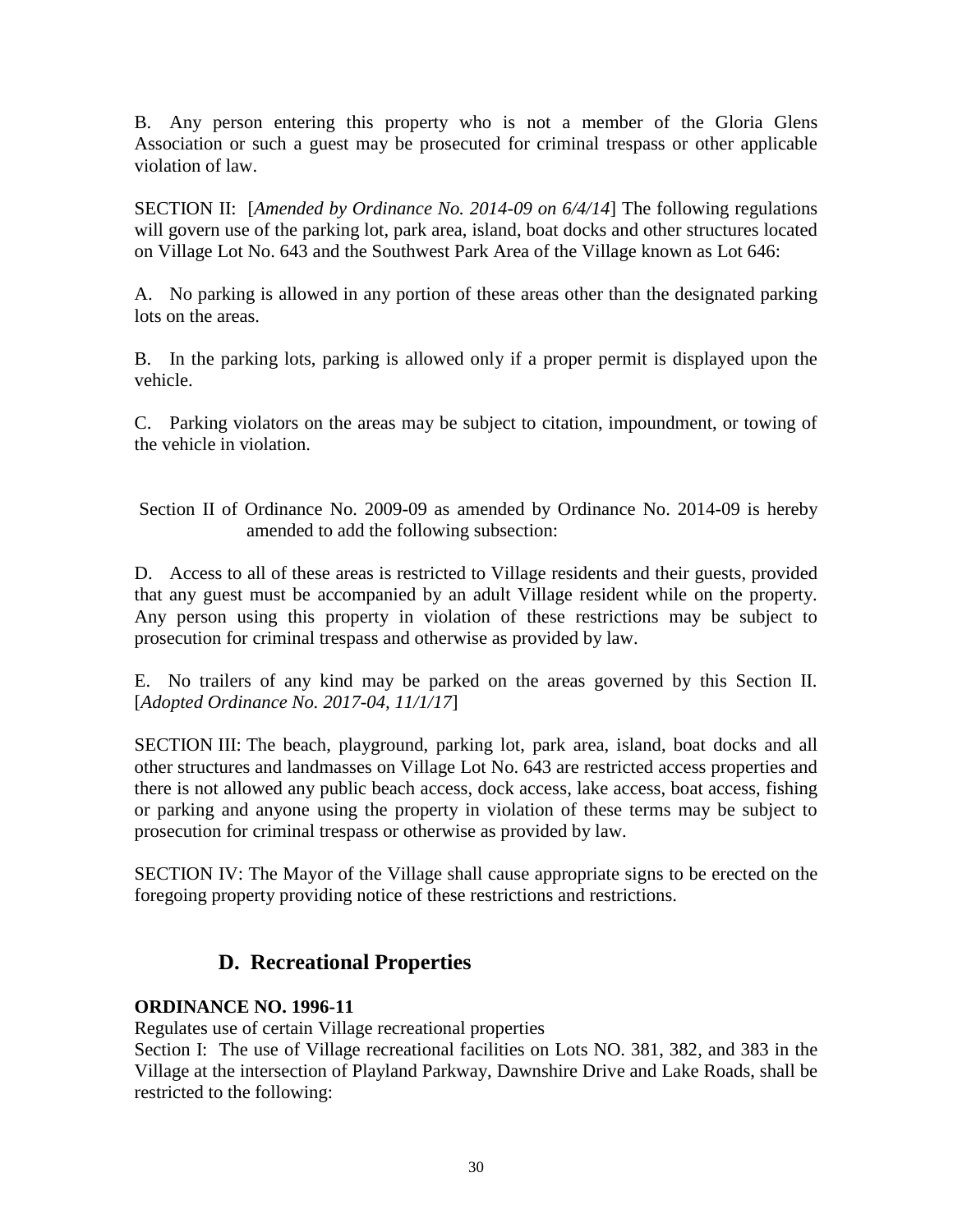- a. The tennis court for tennis only
- b. The basketball court for basketball only.
- c. The "Kiddie Park: as set forth in Ordinance No. 1996-06, which Ordinance is not affected or changed by this Ordinance.
- d. These grounds and facilities are for the use of Village residents only. This restriction does not apply to public meetings in the town hall.

Section II: No rollerblading, bicycling, skateboarding, loitering, or any other activity except as specified in the preceding Section for the tennis court, basketball court and Kiddie Park shall be permitted on the Village recreational areas known as Lots 381, 382, and 383.

Section III: Violation of this Ordinance shall be a minor misdemeanor.

## **ORDINANCE NO. 2017-05**

Permits the serving and consumption of alcohol at Village-sponsored events in the Pavilion and Southwest Park area in the Village under restricted conditions.

- SECTION I: For up to three (3) events each calendar year, the Village shall permit the serving and consumption of alcohol in the Pavilion and South West Park portion of the Village providing that all of the following conditions are met:
	- 1. The events are sponsored by Village Council or the Gloria Glens Association.
	- 2. The events are private and limited to Village residents and/or members of the Association and their guests.
	- 3. No alcoholic beverages may be sold during such events.
	- 4. The area in which the event is held shall be marked off by some visible and adequate means so that the area is contained with limited entrance and exit locations.
	- 5. Alcohol serving and consumption shall be limited to such area set up and restricted as provided herein.
	- 6. There will be sufficient posting at the entrance and exit to the limited area stating that the serving and consumption of alcoholic beverages is only permitted in the limited area and if alcoholic beverages are transported outside the limited area anyone doing so may be subject to charges for open container and other applicable ordinances of the Village and statutes of the State of Ohio.
	- 7. All such events will be approved in advance by Village Council.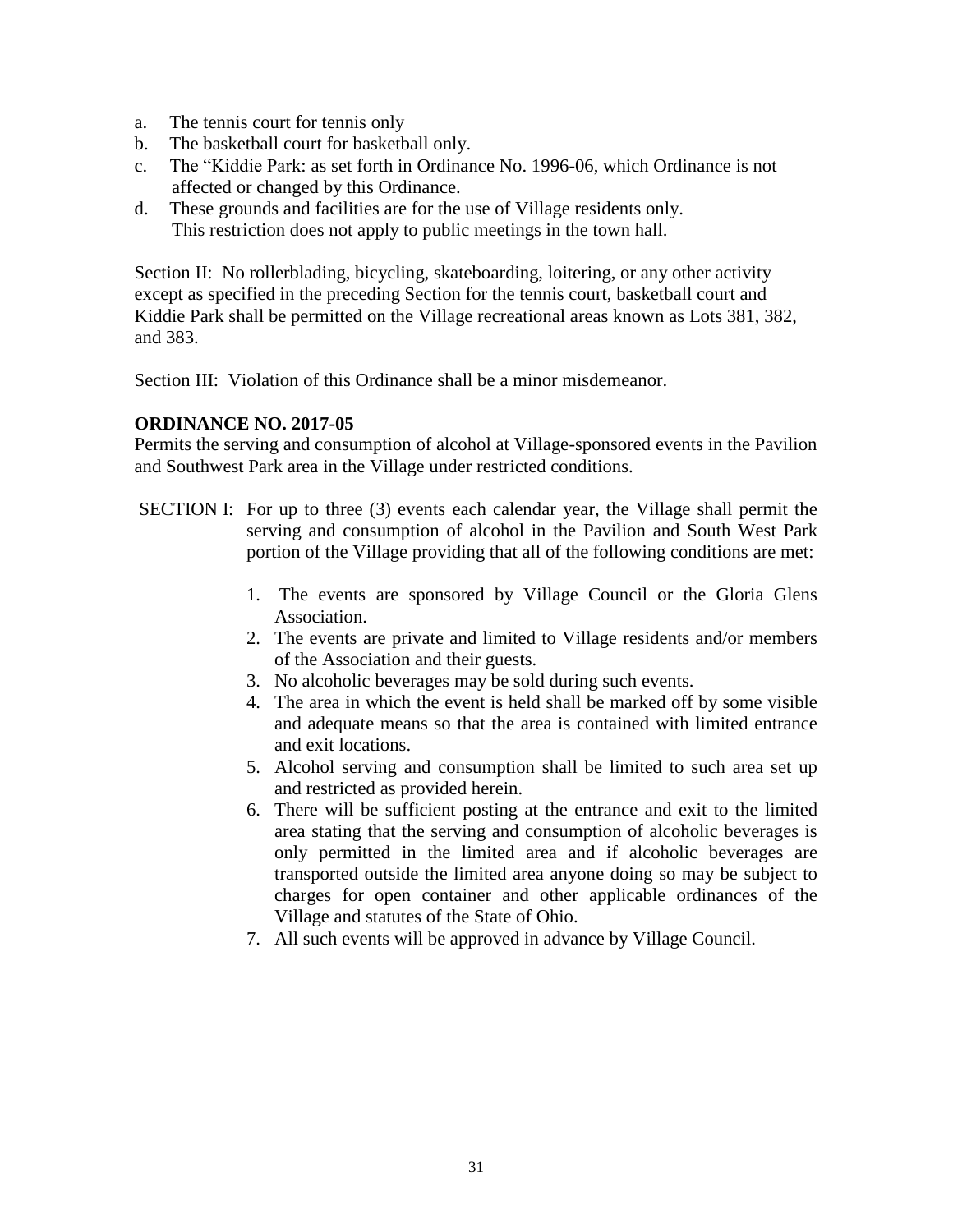# **VIII. STREETS**

# **A. Site Restoration**

## **ORDINANCE NO. 1993-5**

Requirements for site restoration for any excavating work on streets or roadways

Section I: In all cases where a contractor or other party performs excavating or placing obstacles within the limits of a street or roadway in the Village of Gloria Glens, the specific requirements for site restoration as listed on Exhibit A entitled "Site Restoration", which is attached hereto and incorporated herein shall apply and every contractor or other party performing such work upon streets or roadways in the Village of Gloria Glens shall follow and comply with these regulations for restoration of the work site after any such work is done.

## 1 . GENERAL

In all cases where a contractor or other party is performing excavating or placing obstacles within the limits of a street or roadway in the Village of Gloria Glens, Medina County, Ohio, it shall be the responsibility of the contractor to restore the disturbed area to a condition equal to or better than it was originally.

All mailboxes, signs, yards, driveways, roads, drainage structures, fences, ditches, and sidewalks damaged or removed during construction will be replaced or repaired by the contractor, equal to or better than existed prior to construction, as soon as possible.

After any pipes, conduits, drains or other underground structures are laid or any excavation is made within the limits of the street or roadway, the trenches or openings shall be properly backfilled with suitable material.

#### 2. OPEN CUT

Approved excavations made within the traveled portion of the street or roadway, in the berm within four feet (4') of the pavement edge, and within four feet (4') or less of the inside edge of the trench, in street intersections or in driveways, shall be backfilled with granular materials.

Where work performed requires removal of the pavement, the surface shall be cut with a masonry saw to a depth of three inches  $(3<sup>n</sup>)$  or as required ~o provide a clean break. The width of the trench shall be a minimum of twelve inches (12") or one (1) pipe diameter plus eight inches (8"), whichever is greater.

The contractor shall maintain one-way traffic during times of construction by using steel plates to cover the trench.

#### 3. BACKFILL MATERIAL

Excavating that requires a granular backfill material may be filled by "free dumping" No. 67 Limestone (see Item 703 Aggregate, State of Ohio, Department of Transportation, Construction and Material Specifications) both under the road surface and in the berm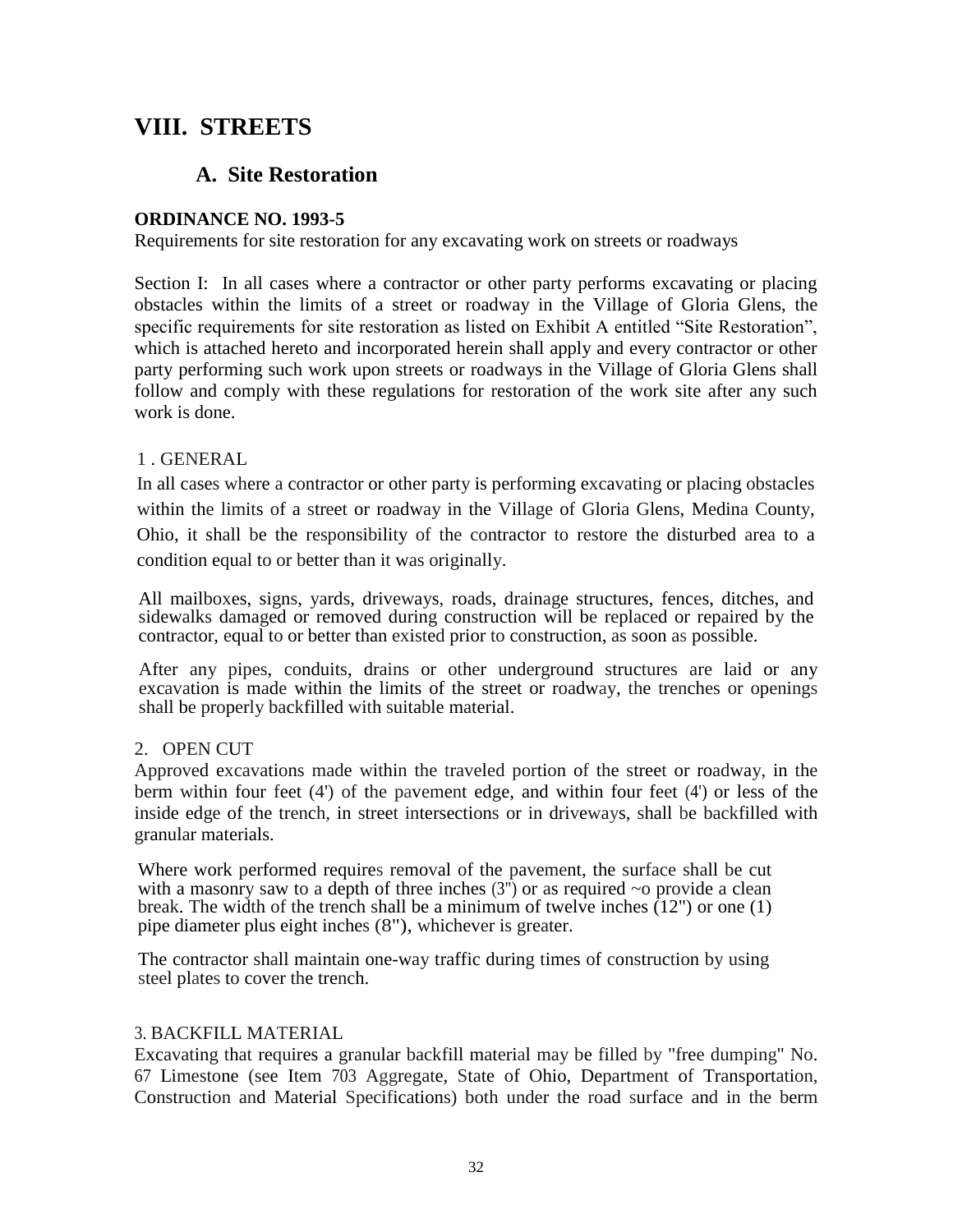areas. The No. 67 Limestone shall be brought up to within eighteen inches (18" of finished grade. The remainder of the excavation shall be backfilled with Item 30, Aggregate Base, in layers not to exceed six inches (6"), loose measurement. Each layer shall be tamped or rolled. If layers cannot be tamped or rolled, a No. 57 (K-Crete) should be used, or the area should be backfilled. In addition, where the road surface was removed for construction, the surface shall be replaced with either asphaltic concrete (Item 404) or high-early-strength concrete. The surface thicknesses shall be a minimum of eight inches (8") and shall be finished to the same grade as the existing road surface. Adequate precautions shall be taken to prevent the concrete from freezing. Any concrete that fails within ninety (90) days after project completion, shall be replaced by the contractor, or on his failure to act, by utilization of his maintenance bond. The contractor shall protect the restored area by using steel plates until such time as normal traffic can proceed without causing damage to the roadway surface. Driveways and drainage ditches that have been disturbed shall have a top layer of material comparable to that which was removed.

#### 4. TIME PERIOD FOR COMPLETION OF RESTORATION

a. All restoration within the right-of-way must be completed within ninety (90) days after completion of the work performed within the right-of-way. If conditions prohibit restoration to be performed within the ninety (90) day time period, an extension of time may be granted at the discretion of the Village.

b. If restoration is not completed within the approved time period, the required work will be performed by the Village. All costs incurred for labor and materials to perform the restoration will be billed to the contractor for payment.

c. Failure to pay all amounts charged for restoration performed by the Village will result in the amount being deducted from the performance guarantee furnished or forfeiture of the performance guarantee.

# **B. Stop Signs**

# **ORDINANCE NO. 1988-4**

Regulate traffic and establish stop signs

Section I: Stop signs shall be establish and installed regulating eastbound and westbound traffic on Beau Bay Boulevard at its intersection with Demi-Dune Drive, and eastbound and westbound traffic on Beau Bay Boulevard shall be required to stop at that intersection.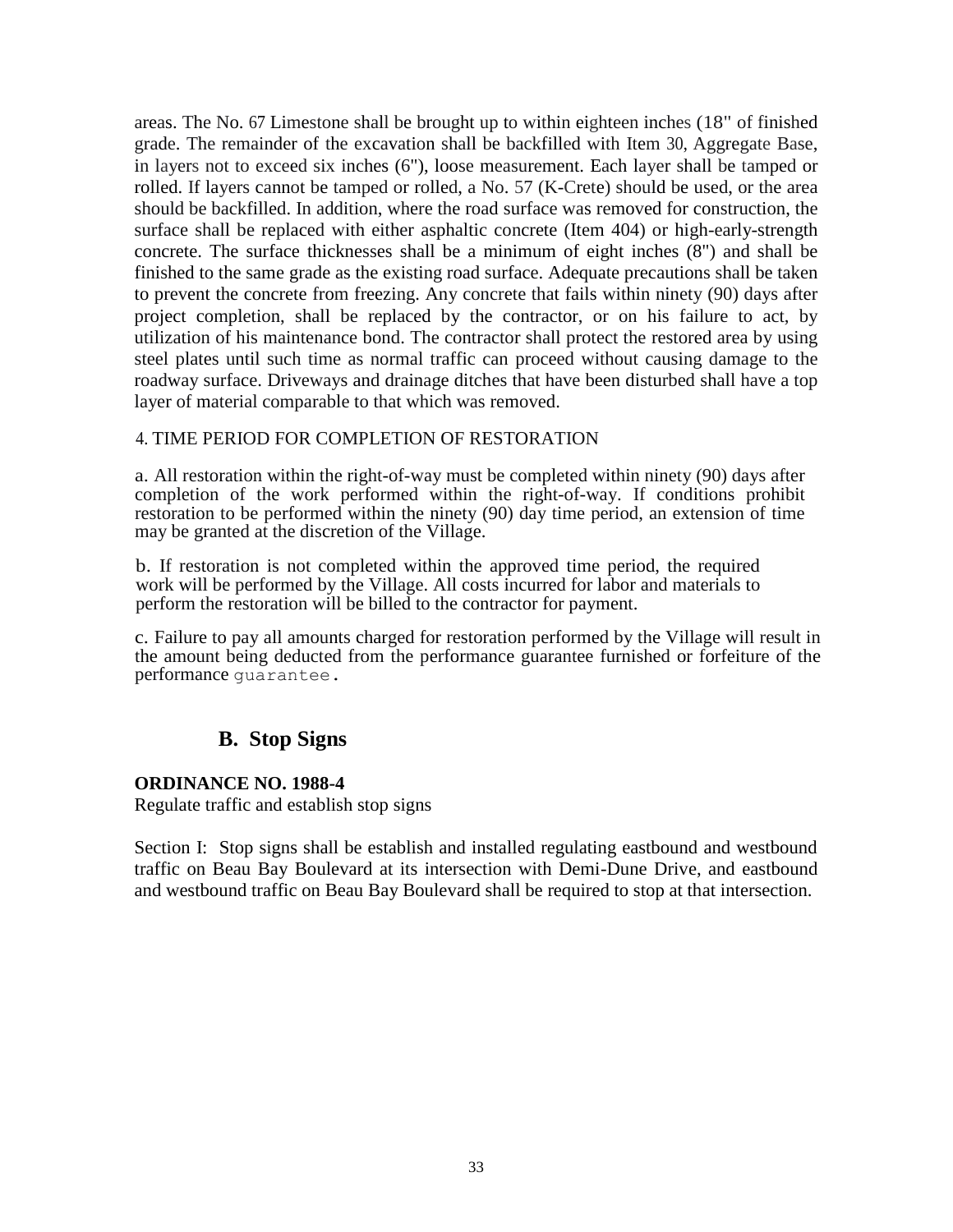# **IX. VEHICLES**

# **A. Aircraft and Commercial**

# **ORDINANCE NO. 1990-3**

Regulates the keeping and storage of aircraft, aircraft parts, and other commercial vehicles and equipment.

(A) The following items of equipment, vehicles, or parts thereof, shall not be kept or maintained in the open within the limits of the Village of Gloria Glens Park:

- 1. Aircraft, aircraft motors, aircraft fuselages, or any parts of aircrafts.
- 2. Bulldozers.
- 3. Backhoes.
- 4. Tractors.
- 5. Dump trucks.
- 6. Any other commercial excavating or landscaping equipment which is self-propelled or designed to be towed behind a self-propelled item of equipment.
- 7. Self-propelled farming equipment or implements, or any farming equipment or implements which are designed to be propelled by a self-propelled vehicle or item of farming equipment.

(B) If any of the foregoing items of equipment are maintained within the limits of the Village of Gloria Glens Park, the same shall be maintained within an enclosed locked structure.

(C) Whoever violates any provision of this Ordinance shall be guilty of a minor misdemeanor and subject to a fine of not more than \$100:00. For purposes of violations of this Ordinances, each day that such an offense continues may constitute a separate offense.

SECTION II**:** It is hereby declared to be the legislative intent of the Council of the Village of Gloria Glens Park that if any item listed or piece of equipment identified within this Ordinance, or any provision of this Ordinance is declared to be invalid and ineffective by any court of competent jurisdiction or to be inapplicable to any person or situation, the effect of such decision shall be limited to the provision or provisions which are expressly stated in the decision to be invalid or ineffective, and all other provisions of this Ordinance shall continue to be separate and fully effective.

# **B. Storage of Motor Vehicles and Parts**

# **ORDINANCE NO. 2001-09**

Regulates storage of motor vehicles *[Amends Ordinance No. 1992-3 and 2000-06*

SECTION I: Ordinance No. 1992-3 and Ordinance No. 2000-06 amending it and setting forth Section 660.07 of the General Offenses Code of the Village are hereby amended and superceded so that Section 660.07 of said Code shall be as set forth in Section II of this Ordinance.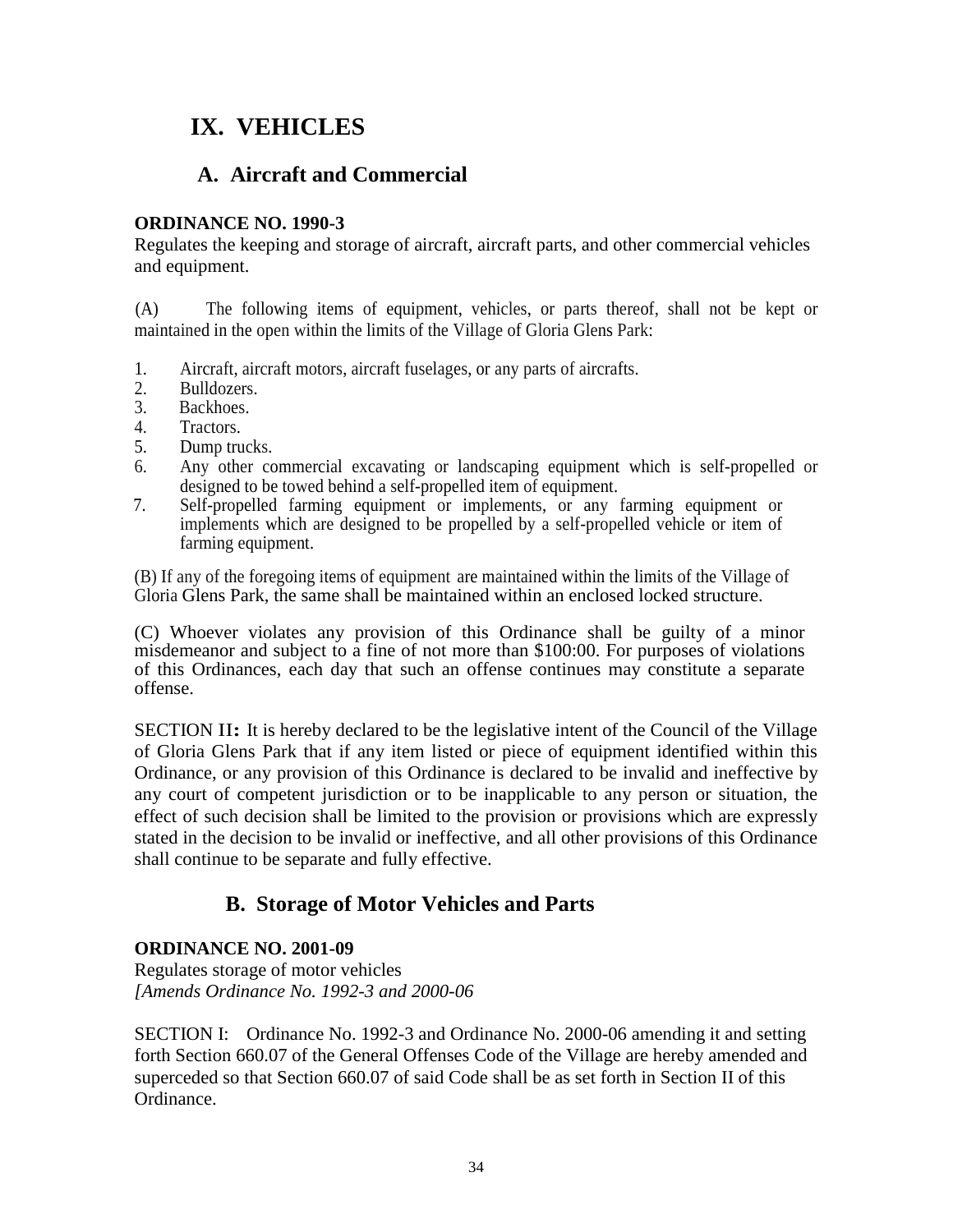# SECTION II: SECTION 660.07 **STORAGE OF MOTOR VEHICLES:**

# (A) DEFINITIONS:

For the purpose of this Ordinance the following definitions are hereby established:

1. Motor Vehicle" means any vehicle, including manufactured homes and recreational vehicles, propelled or drawn by power other than muscular power, other than construction equipment not designed for or employed in general highway transportation, or farm machinery.

2. "Inoperable Motor Vehicle" means any motor vehicle which is unable to move under its own power due to defective or missing parts.

3. "Motor Vehicle Part" means any portion or part of any motor vehicle as detached from the vehicle.

4. "Unsafe Vehicle" means any motor vehicle which does not comply with all safety laws and equipment provisions for motor vehicles found in the Codified Ordinances of the Village of Burbank or requirements of the State of Ohio.

5. "Unlicensed Vehicle" means any motor vehicle which does not display in plain view on the front and rear of such motor vehicle the distinctive number and registration mark, including any county or identification sticker and a current validation sticker issued under Sections 4503.19 and 4503.91 of the Ohio Revised Code.

# B. PROHIBITION:

No person, firm or corporation shall park, store or leave or permit the parking or storing of any dismantled, inoperable or unsafe motor vehicle, motor vehicle parts, or unlicensed vehicle, upon any private or public property within the Village of Gloria Glens Park for a period of time in excess of ten (10) days.

# C. EXCEPTION:

This Ordinance shall not apply to the storage of motor vehicles or motor vehicle parts which are completely enclosed within a building, fence or other structure which completely obscures the view of said motor vehicles and their parts from view of the general public. Any such building, fence or structure shall be constructed in compliance with applicable building and zoning codes within the Village.

# D. NUISANCE:

The accumulation and storage of inoperable motor vehicles, unsafe motor vehicles and motor parts in violation of this Ordinance is hereby declared to be a nuisance, detrimental to the health, safety and welfare of the Village of Gloria Glens Park and its inhabitants.